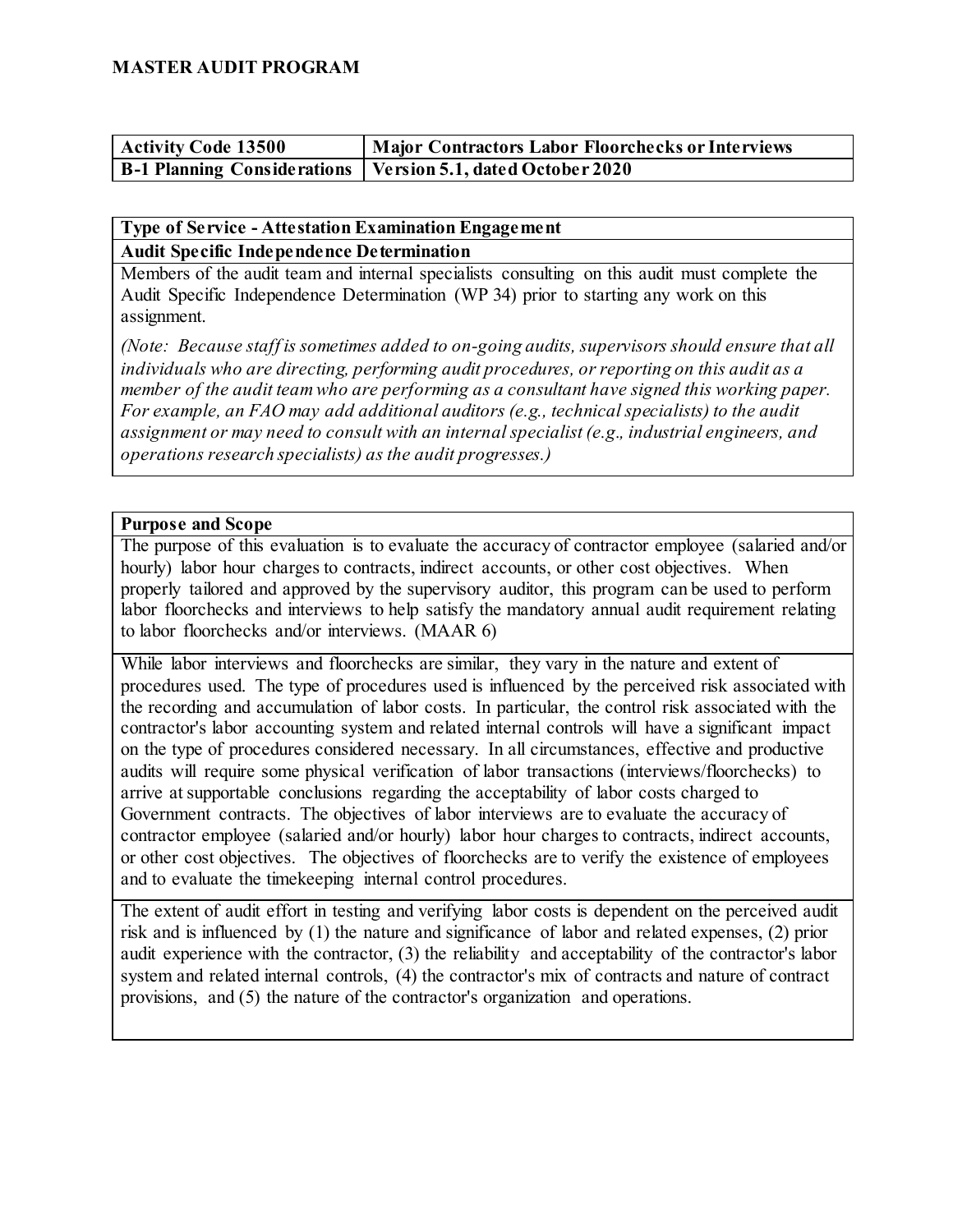#### **Purpose and Scope**

It would be impractical with limited resources to analyze all labor costs at one time. The audit steps in the Preliminary Steps (Section B-1), Conditions Influencing Labor Charging Practices (Section C-1), Determining Additional Audit Effort (Section D-1), and Pre-Interview Analysis (Section E-1) will help identify those areas most likely to result in a significant adverse cost impact to the Government (risk) and the extent of Government exposure to suspected irregular conduct (vulnerability). The nature and extent of further audit effort should be based on the outcome of this risk and vulnerability analysis. All information gathered must be analyzed in relation to all other contractor knowledge obtained during the evaluation.

This program contains audit steps that will help satisfy all or part of the following mandatory annual audit requirements (MAARs):

- 1. MAAR 3 Permanent Files
- 2. MAAR 6 Labor Floorchecks or Interviews.

3. MAAR 7 - Changes in Charging Direct/Indirect Costs

- 4. MAAR 8 Comparative Analysis Sensitive Labor Accounts
- 5. MAAR 9 Payroll/Labor Distribution Reconciliation and Tracing
- 6. MAAR 10 Adjusting Entries and Exception Reports
- 7. MAAR 12 Auditable Subcontracts/Assist Audits
- 8. MAAR 15 Indirect Cost Comparison with Prior Years and Budgets

#### **Other Planning Considerations**

Prior to commencing the audit, review Agency guidance that may impact the audit and adjust the scope and procedures appropriately.

#### **References**

|  | 1. CAM 6-400 - Audit of Incurred Labor Costs |  |  |  |  |
|--|----------------------------------------------|--|--|--|--|
|--|----------------------------------------------|--|--|--|--|

- 2. CAM 6-800 Assist Audits of Incurred Costs
- 3. CAM 4-702.3 Audit Procedures for Detecting and Responding to Fraud Indicators/Factors
- 4. CAM Figure 4-7-3 Examples of Characteristics and Types of Activity Associated with Illegal Expenditures and Acts for Specific Audit Areas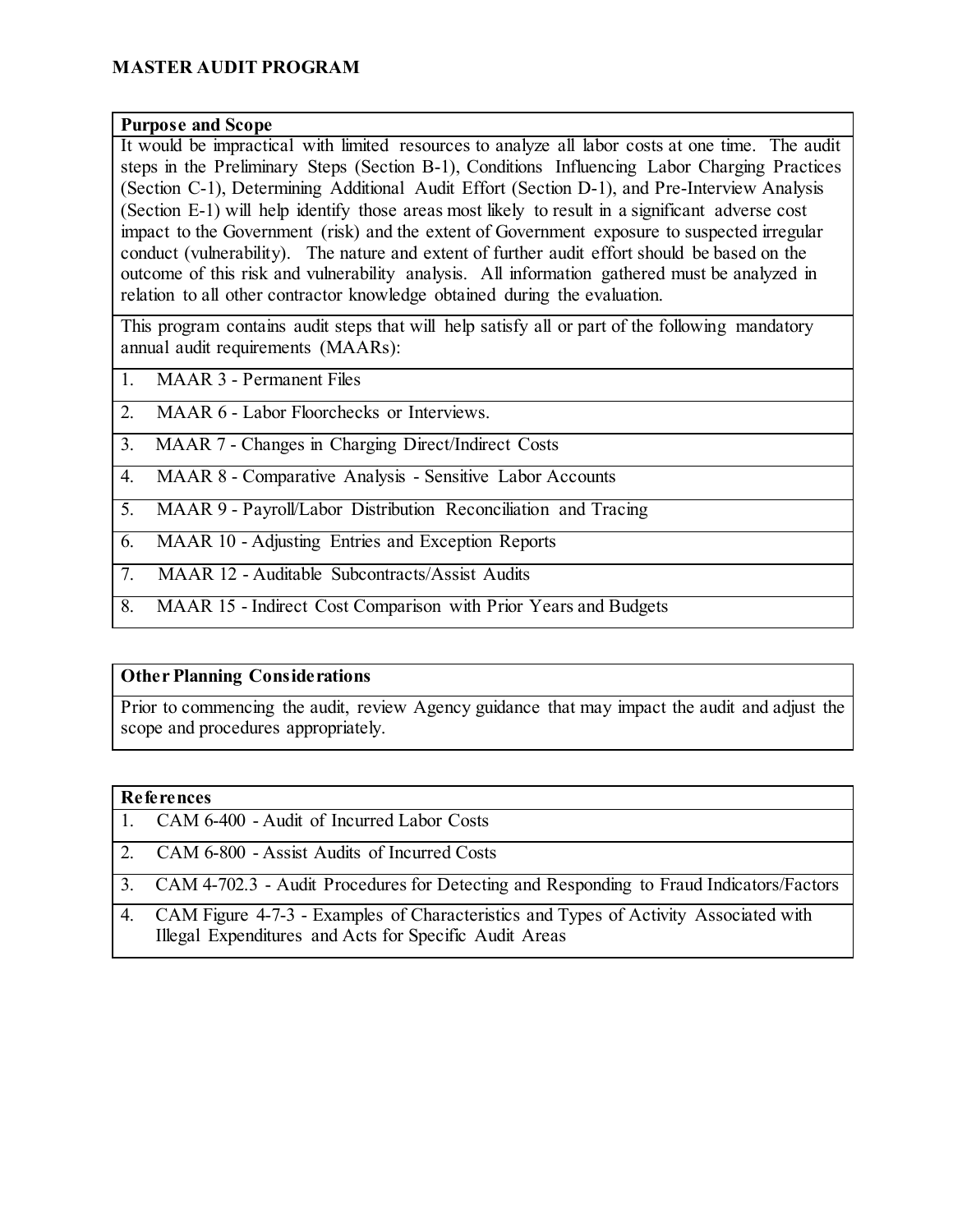| <b>B-1 Preliminary Steps</b>                                                                                                                                                                                                                                                                                                                                                                                                                                                         | <b>WP Reference</b> |
|--------------------------------------------------------------------------------------------------------------------------------------------------------------------------------------------------------------------------------------------------------------------------------------------------------------------------------------------------------------------------------------------------------------------------------------------------------------------------------------|---------------------|
| Version 5.1, dated October 2020                                                                                                                                                                                                                                                                                                                                                                                                                                                      |                     |
| 1. Read CAM 6-404.3.                                                                                                                                                                                                                                                                                                                                                                                                                                                                 |                     |
| 2. Review contractor's permanent file to obtain an understanding of the<br>contractor's labor accounting policies and procedures. Contractor<br>organization charts, labor charging and distribution system flowcharts, and<br>listings of current Government contracts are very useful sources of<br>information and should be referred to often during the analysis. All<br>relevant information gathered during the audit should be referenced in the<br>permanent file. (MAAR 3) |                     |
| 3. Review permanent file to determine if previous audits included findings and<br>recommendations that relate to the subject matter. If there were findings<br>material to the subject matter, document this information and perform the<br>following procedures:                                                                                                                                                                                                                    |                     |
| a. Ask contractor management if corrective actions were taken to address<br>findings and recommendations reported in previous DCAA audits (e.g.,<br>questioned costs, business system deficiencies, CAS audits) that are<br>relevant to the subject matter. If yes, have contractor explain corrective<br>actions taken and determine if additional audit procedures should be<br>included in the fieldwork to test the corrective actions.                                          |                     |
| b. Document the results of the inquiry and the impact of the corrective<br>actions to the subject matter.                                                                                                                                                                                                                                                                                                                                                                            |                     |
| 4. Review the permanent file to determine prior coordination with Field<br>Detachment related to labor-type audits or prior floorchecks. Assess the<br>need for Field Detachment coordination.                                                                                                                                                                                                                                                                                       |                     |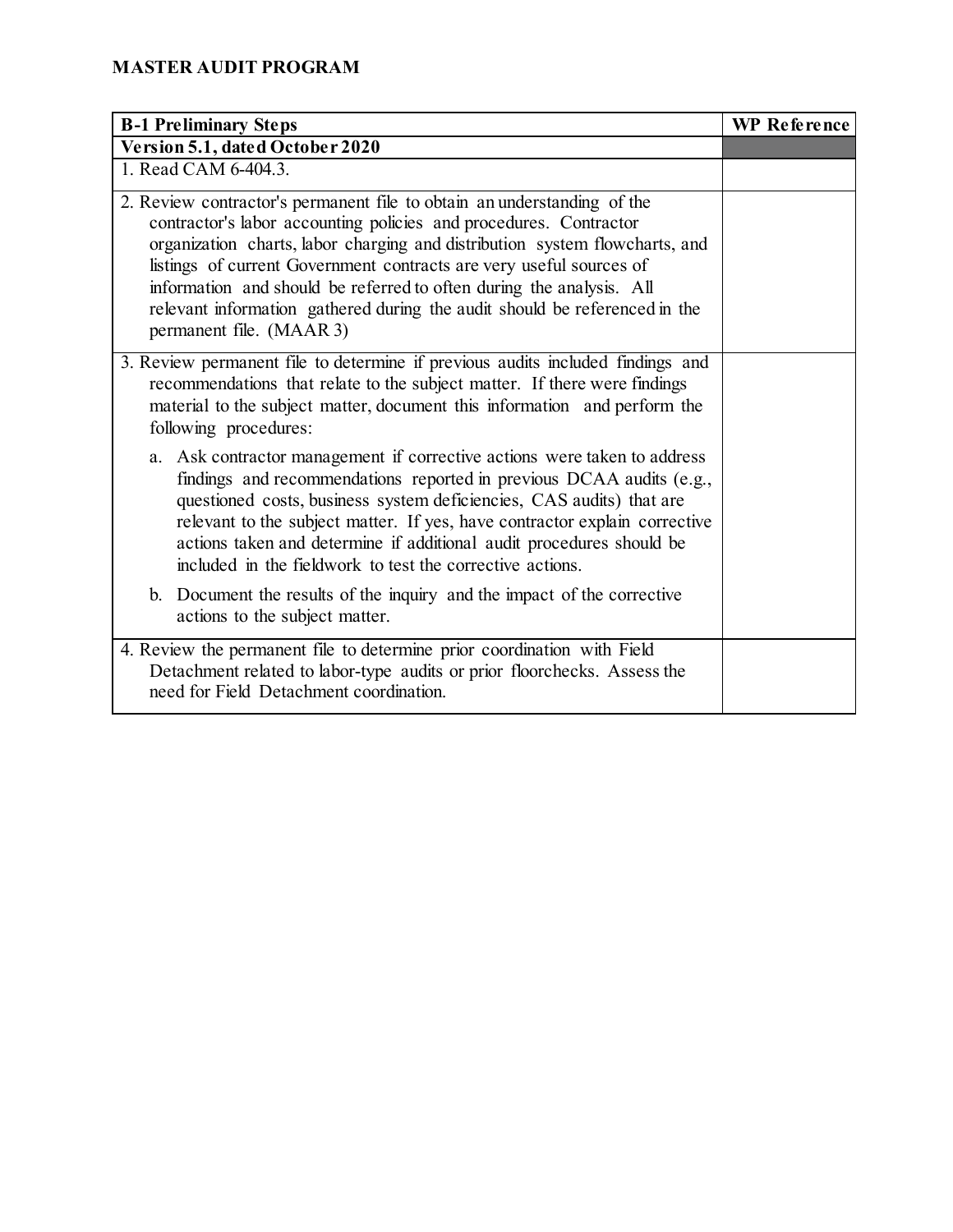| <b>B-1 Preliminary Steps</b>                                                                                                                                                                                                                                                                                                                                    | <b>WP</b> Reference |
|-----------------------------------------------------------------------------------------------------------------------------------------------------------------------------------------------------------------------------------------------------------------------------------------------------------------------------------------------------------------|---------------------|
| 5. Review permanent file to determine if the contractor has previously provided<br>other studies or audits (e.g., summary listing of internal audits or external<br>audit reports) that directly relate to the subject matter. If there are no other<br>studies or audits, document that information in the working papers and<br>perform the procedures below. |                     |
| a. Ask contractor management if internal audits were performed. If yes,<br>request contractor provide a summary listing of the internal audits that<br>would assist us in understanding and evaluating the efficacy of the<br>internal controls relevant to the subject matter of the audit.                                                                    |                     |
| b. If the review of the perm file or the contractor identifies relevant<br>internal audits:                                                                                                                                                                                                                                                                     |                     |
| Determine if access to these reports is necessary to complete the<br>evaluation of the relevant internal controls to support the risk<br>assessment or audit procedures related to the subject matter. There<br>must be a nexus between the internal audit reports and the scope of<br>this specific assignment.                                                |                     |
| Document the results of the determination.<br>$\bullet$                                                                                                                                                                                                                                                                                                         |                     |
| If assignment is at a major contractor location, coordinate with the<br>$\bullet$<br>CAD or FAO point of contact (POC) for internal audit reports to<br>request the contractor provide access to the reports.                                                                                                                                                   |                     |
| If assignment is at a non-major contractor and the FAO does not<br>٠<br>have a designated POC request the contractor provide access to the<br>internal audit reports.                                                                                                                                                                                           |                     |
| The request should include information on how the internal audit<br>$\bullet$<br>report is relevant to the DCAA audit. Place a copy of the request in<br>the assignment administrative working papers.                                                                                                                                                          |                     |
| c. If the review of the perm file or the contractor identifies relevant other<br>audits or studies:                                                                                                                                                                                                                                                             |                     |
| Obtain publicly available information for the relevant other<br>Government agency audits (e.g., websites for DoD IG or other IGs,<br>service audit agencies, etc.).                                                                                                                                                                                             |                     |
| Make appropriate adjustments to your risk assessment and planned<br>$\bullet$<br>procedures based on the reported findings.                                                                                                                                                                                                                                     |                     |
| Document the results of the inquiries including the response received<br>d.<br>from the contractor for any request for access to internal audit reports.<br>(If access was not granted this should include the contractor's rationale<br>or justification for not granting access).                                                                             |                     |
| e. Determine if additional audit procedures are needed to address any<br>identified risk.                                                                                                                                                                                                                                                                       |                     |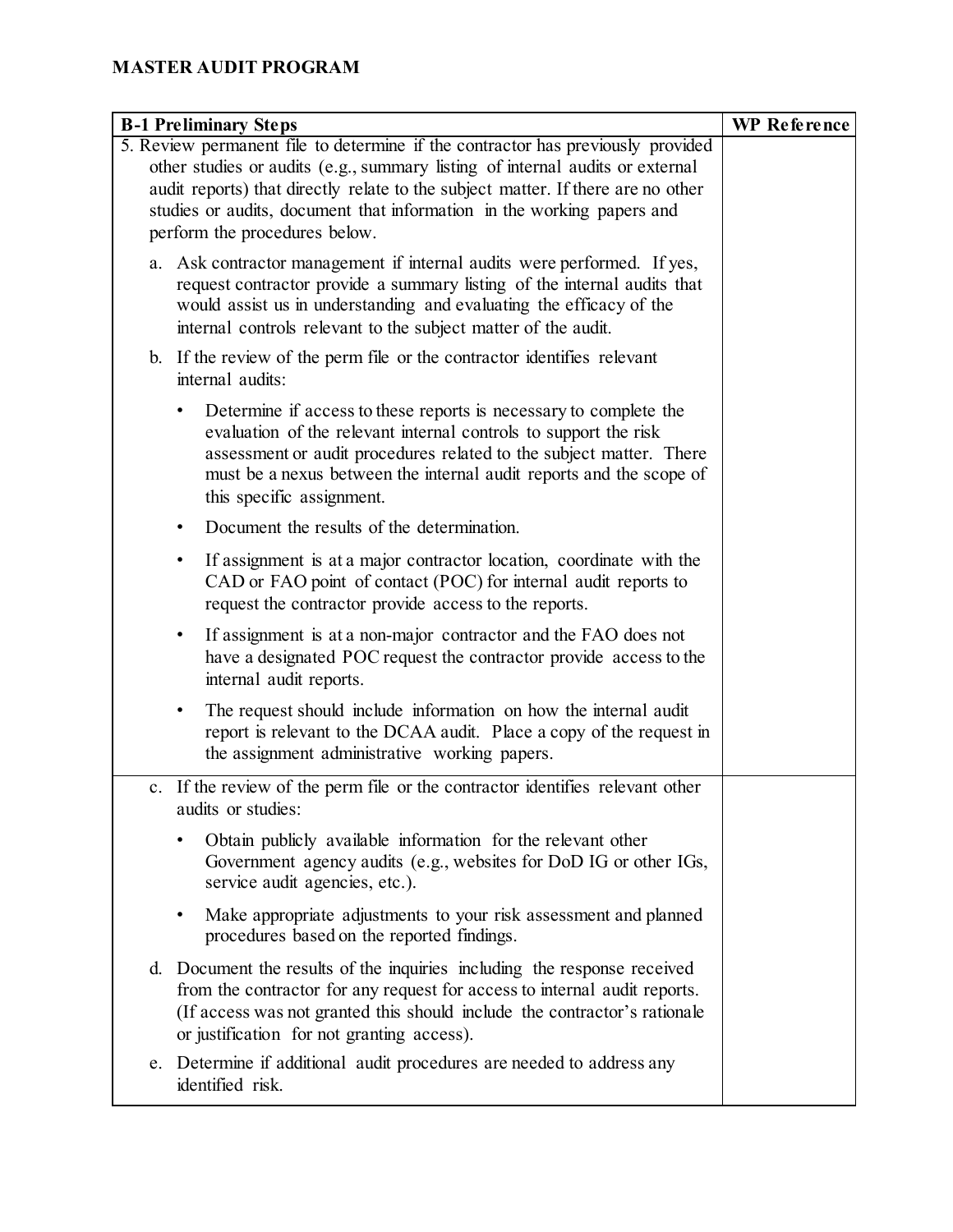| <b>B-1 Preliminary Steps</b>                                                                                                                                                                                                                                                                                                                                          | <b>WP</b> Reference |
|-----------------------------------------------------------------------------------------------------------------------------------------------------------------------------------------------------------------------------------------------------------------------------------------------------------------------------------------------------------------------|---------------------|
| 6. Using the framework and the guidelines in WP B-2, obtain and document an<br>understanding of the contractor's key internal controls that are relevant to<br>the subject matter. Auditors should be able to obtain a major portion of<br>this understanding during a walkthrough of the subject matter.                                                             |                     |
| 7. Assess the need for specialist assistance if the work is technical in nature<br>and the auditor might be unable to determine whether the employee is<br>performing the effort being charged.                                                                                                                                                                       |                     |
| 8. Notify the appropriate contracting officer of the commencement of the risk<br>assessment and that the expected completion date will be provided in the<br>formal acknowledgement once the risk assessment is complete. . The<br>acknowledgement process should be performed in accordance with CAM<br>$4-104.$                                                     |                     |
| 9. Hold an entrance conference with an appropriate contractor representative(s)<br>to exchange preliminary information about the audit and to enable the<br>contractor to provide a briefing about its labor charging and allocation<br>policies.                                                                                                                     |                     |
| a. Obtain an understanding of the contractor's time keeping procedures and<br>document the process.                                                                                                                                                                                                                                                                   |                     |
| (1) Determine whether employee attendance is controlled by clock<br>cards, timecards, other suitable time and attendance records, or are<br>input and captured electronically.                                                                                                                                                                                        |                     |
| (2) Identify the process for controlling employee time records at each<br>timekeeping station, or the electronic timekeeping input and related<br>records.                                                                                                                                                                                                            |                     |
| (3) Determine the procedures for notifying the employee of the<br>assigned job number and whether the procedures provide that all<br>changes are properly initialed/approved by the employee and the<br>designated approving supervisor.                                                                                                                              |                     |
| (4) Determine whether hours shown on the timecards or input<br>electronically are reconciled periodically with hours recorded on<br>attendance and payroll records.                                                                                                                                                                                                   |                     |
| (5) Determine whether there is a division of responsibility within the<br>company between personnel responsible for the preparation and/or<br>approval of time and attendance records and those responsible for<br>preparation and distribution of payroll. Ensure a proper division of<br>responsibility exists within the payroll department (CAM<br>$6406.2(10)$ . |                     |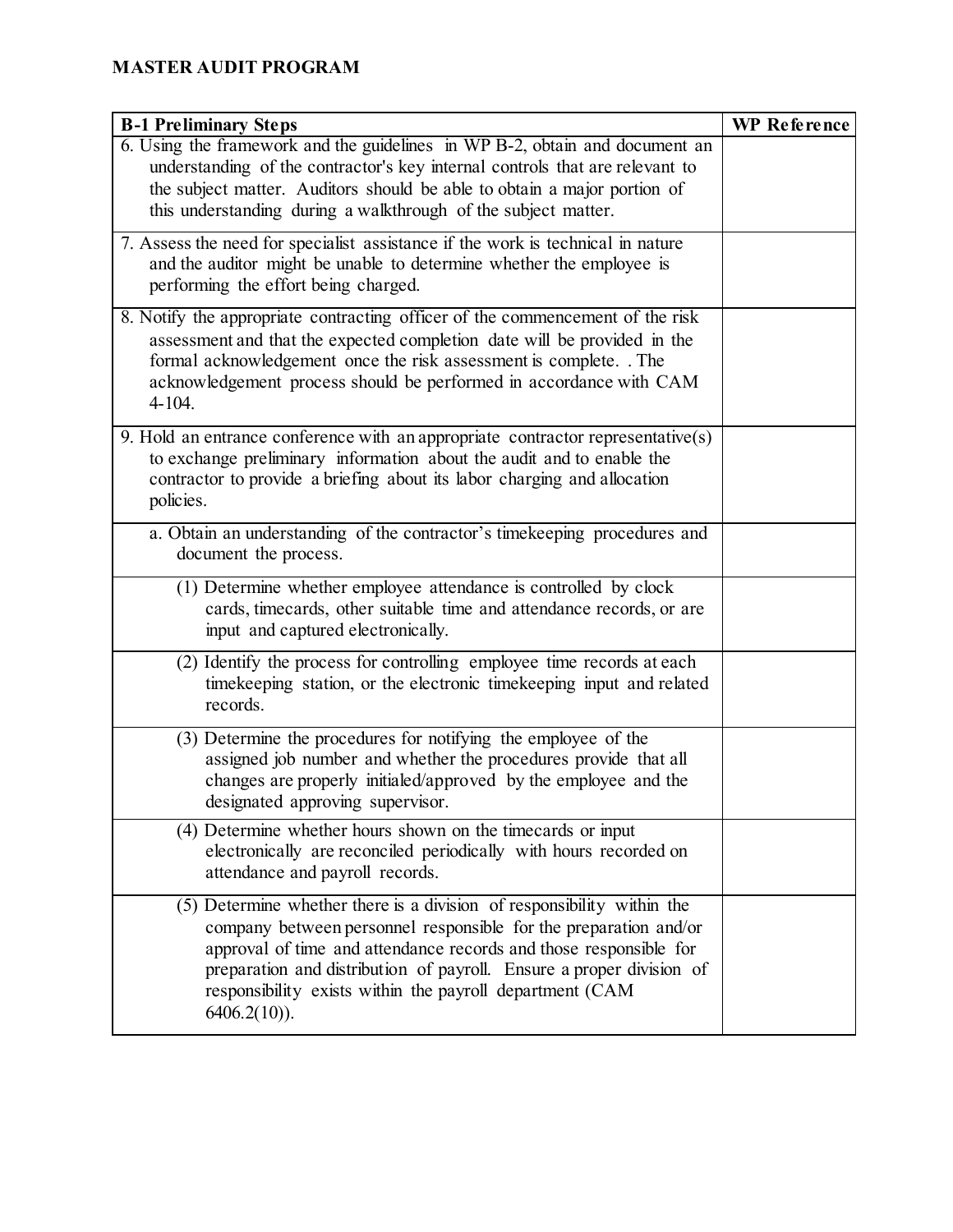| <b>B-1 Preliminary Steps</b>                                                                                                                                                                                                                                                               | <b>WP</b> Reference |
|--------------------------------------------------------------------------------------------------------------------------------------------------------------------------------------------------------------------------------------------------------------------------------------------|---------------------|
| $(6)$ Determine whether there is a division of responsibility between<br>personnel having a part in the preparation of time and attendance<br>records and those responsible for operating within budgets. If a<br>division of responsibility does not exist, there is an increased risk of |                     |
| affecting payroll in proportion to the number of personnel the<br>employee/manager can influence.                                                                                                                                                                                          |                     |
| (7) Determine whether procedures have been established for coding and<br>recording idle time.                                                                                                                                                                                              |                     |
| (8) Determine whether records of piece work and work performed<br>under wage incentive plans are checked and controlled<br>independently from production counts, approvals for allowances,<br>and other operations.                                                                        |                     |
| b. Discuss the general time period of audit performance.                                                                                                                                                                                                                                   |                     |
| c. Advise the contractor that the evaluation will include unannounced<br>interviews or floorchecks.                                                                                                                                                                                        |                     |
| d. Request the contractor designate a representative and an alternate to<br>accompany the audit team during the interviews or floorchecks. A<br>representative and alternate should be designated for each of the<br>contractor's locations.                                               |                     |
| e. Establish procedures for conducting interviews or floorchecks. Inform<br>the contractor that documentation will be requested from the employee<br>during the interview or floorcheck to support the labor effort being<br>charged/allocated to the Government.                          |                     |
| f. Request the contractor to provide a representative to coordinate the audit<br>and for discussing audit progress and findings.                                                                                                                                                           |                     |
| g. Follow up with contractor management on corrective actions that address<br>previous DCAA audit findings and recommendations.                                                                                                                                                            |                     |
| h. Follow up with contractor management regarding other studies or audits<br>(e.g., internal auditors, consultants, Independent Public Accountants)<br>that impact the subject matter.                                                                                                     |                     |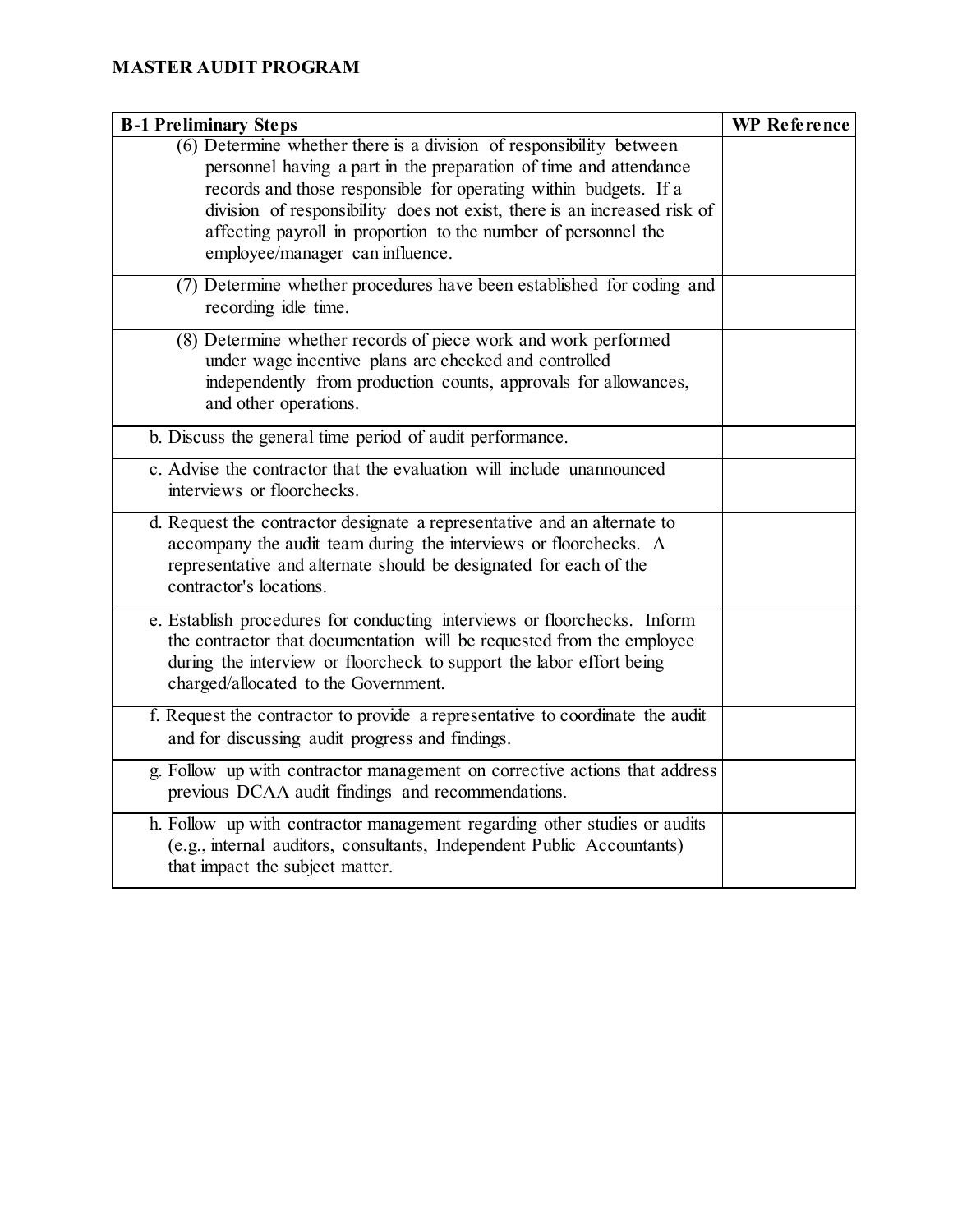| <b>B-1 Preliminary Steps</b>                                                                                                                                                                                                                                                                                    | <b>WP Reference</b> |
|-----------------------------------------------------------------------------------------------------------------------------------------------------------------------------------------------------------------------------------------------------------------------------------------------------------------|---------------------|
| 10. During the entrance conference, or other appropriate meeting, make<br>specific inquiries of contractor management and other appropriate parties<br>regarding the following:                                                                                                                                 |                     |
| a. Their knowledge of any actual, suspected, or alleged fraud or<br>noncompliance with laws and regulations affecting the period of time<br>corresponding to the subject matter under audit. (AT-C 205.32)                                                                                                      |                     |
| b. Whether any investigations or legal proceedings, that are significant to<br>the engagement objectives, have been initiated or are in process with<br>respect to the period of time corresponding to the subject matter.<br>(GAGAS 7.14)                                                                      |                     |
| c. The existence of other audits and studies (performed by other than<br>DCAA) that relate to the subject matter under audit. If yes, have the<br>contractor explain the audits and studies performed, any related<br>findings or recommendations, and any contractor corrective actions<br>taken. (GAGAS 7.13) |                     |
| Note: Specifically document in the working papers the inquiries and the<br>corresponding responses as well as how the responses affect the<br>performance of the engagement.                                                                                                                                    |                     |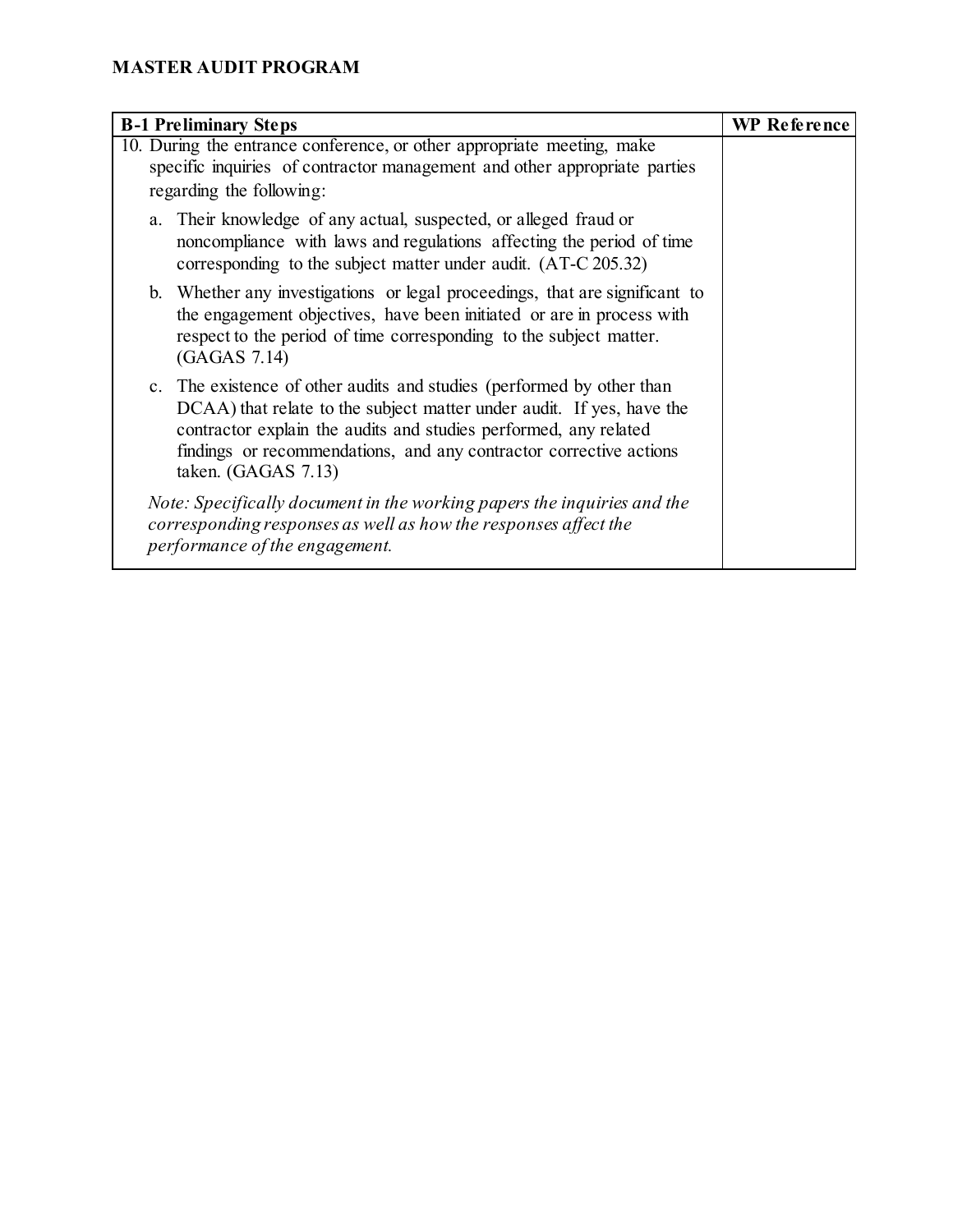| <b>B-1 Preliminary Steps</b>                                                                                                                                                                                                                                                                                                                            | <b>WP</b> Reference |
|---------------------------------------------------------------------------------------------------------------------------------------------------------------------------------------------------------------------------------------------------------------------------------------------------------------------------------------------------------|---------------------|
| 11. Based on the team's understanding of the criteria, subject matter, and the<br>contractor and its environment, hold a planning meeting with the audit<br>team (at a minimum, Supervisor and Auditor) to discuss and identify<br>potential material noncompliances, whether due to error or fraud, that could<br>affect the subject matter.           |                     |
| The discussion should include:                                                                                                                                                                                                                                                                                                                          |                     |
| relevant prior audit experience (e.g., questioned cost, relevant reported<br>$\bullet$<br>estimating or accounting system deficiencies),                                                                                                                                                                                                                |                     |
| relevant aspects of the contractor and its environment,<br>$\bullet$                                                                                                                                                                                                                                                                                    |                     |
| risk of material noncompliance due to fraud (e.g., the extent of financial<br>$\bullet$<br>incentives, pressures to meet budget or contractual<br>commitments, and opportunities to commit and conceal fraud). See the<br>DoD IG website Fraud Detection Resources for Auditors for common<br>fraud risk factors. Copy link and paste into web browser, |                     |
| other factors identified that increase the risk of material noncompliance<br>$\bullet$<br>with laws and regulations, and                                                                                                                                                                                                                                |                     |
| the audit team's understanding of relevant key internal controls.<br>$\bullet$<br>Document the factors identified that increase the risk of material<br>noncompliance due to error or fraud that could affect the subject matter,<br>and design audit procedures to respond to the increased risk of material<br>noncompliance.                         |                     |
| Communication among audit team members should continue as needed<br>throughout the audit regarding the risk of material misstatement and<br>noncompliance due to error or fraud.                                                                                                                                                                        |                     |
| 12. Prepare the Contractor Notification Letter to be provided to the contractor<br>at the first unannounced floorcheck. Generally follow the guidance in<br>CAM 4-302.3a; however, the notification letter should not be provided<br>prior to the unannounced floorcheck since this would give advance notice<br>of the floorcheck.                     |                     |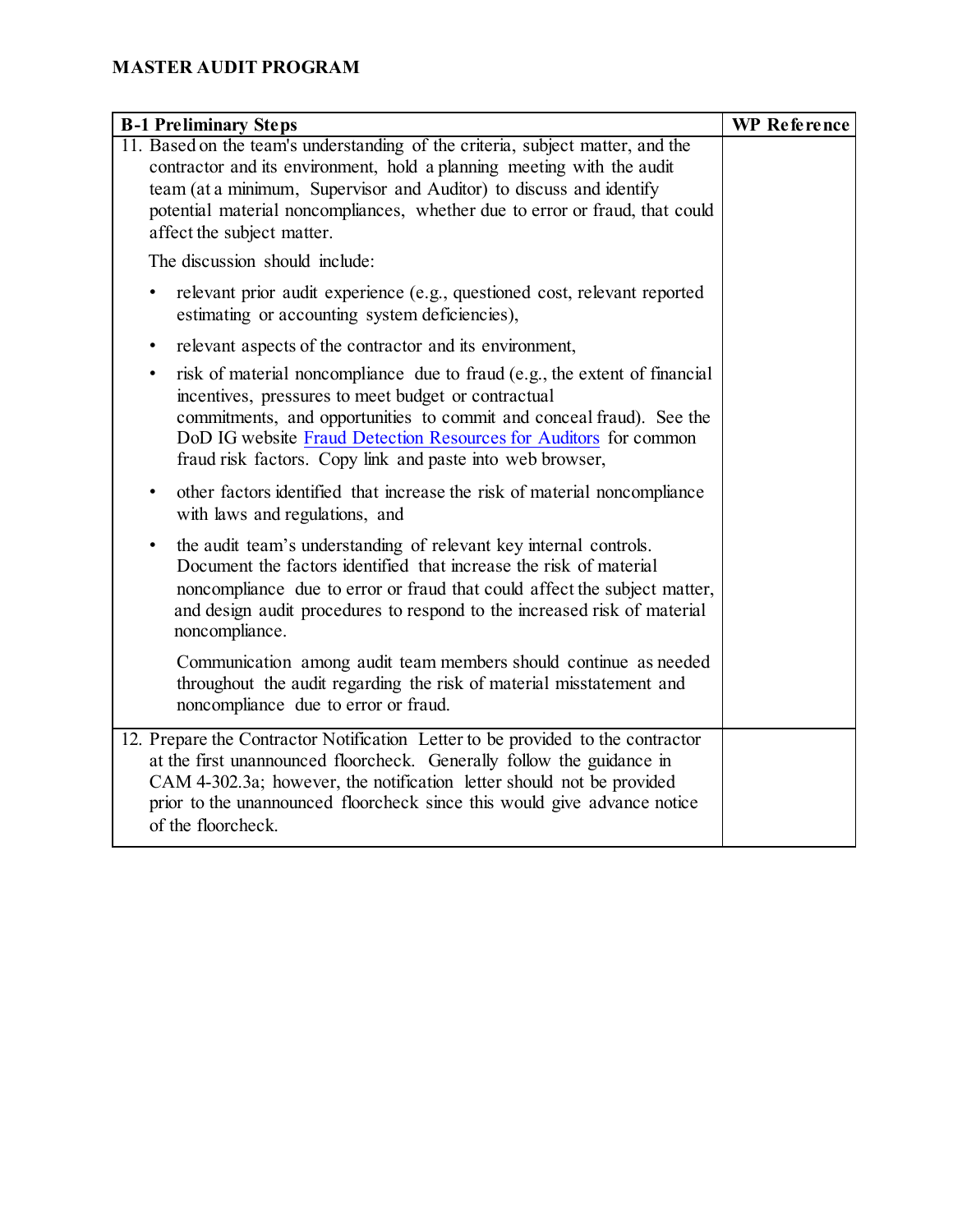| <b>C-1 Conditions Influencing Labor Charging Practices</b>                                                                                                                                                                                                                                                                                                                                                                                                                                                                                                                                                                                                                                           | <b>WP</b> Reference |
|------------------------------------------------------------------------------------------------------------------------------------------------------------------------------------------------------------------------------------------------------------------------------------------------------------------------------------------------------------------------------------------------------------------------------------------------------------------------------------------------------------------------------------------------------------------------------------------------------------------------------------------------------------------------------------------------------|---------------------|
| Version 5.1, dated October 2020                                                                                                                                                                                                                                                                                                                                                                                                                                                                                                                                                                                                                                                                      |                     |
| Note: Proper risk and vulnerability analysis requires a working knowledge of<br>not only the contractor's operations, policies, and procedures, but also of the<br>many conditions that may influence management decisions. Labor risk and<br>vulnerability are usually the effect of the relationships among several<br>conditions. The evaluation of the following factors and conditions may identify<br>risk areas, e.g., cost/profit centers, departments, groups of employees, employee<br>labor classifications, or contract/cost objectives where the potential for labor<br>mischarging is high. The auditor should identify the specific risk area(s)<br>associated with these conditions. |                     |
| 1. Read CAM 6-404.6.                                                                                                                                                                                                                                                                                                                                                                                                                                                                                                                                                                                                                                                                                 |                     |
| 2. Determine the Government contract mix (cost vs. fixed price/commercial). A<br>contractor with a mix of cost-type and fixed-price/commercial work may be<br>tempted to mischarge effort allocable to fixed-price or commercial work to<br>cost reimbursable work.                                                                                                                                                                                                                                                                                                                                                                                                                                  |                     |
| 3. Determine if there are labor costs on classified contracts. Using the One<br>Audit Approach (OAA), coordinate with Field Detachment to assist with<br>identifying classified contracts included in the Government contract mix.<br>Identify missing or truncated contract numbers. Consider reviewing contract<br>DD 254 for specific contract security requirements.                                                                                                                                                                                                                                                                                                                             |                     |
| 4. For Time and Material (T&M) contracts, perform a profit margin test by<br>comparing the booked (actual costs) to billed costs. If differences between<br>actual costs and billed costs are significant, analyze further to determine the<br>cause for the differences (indirect rates or labor rates).                                                                                                                                                                                                                                                                                                                                                                                            |                     |
| a. If variances in the labor rates are the cause for the differences, assess the<br>risk that the contractor is substituting less qualified employees. If<br>substitution is occurring, include those employees performing on these<br>contracts for detailed employee interviews.<br>b. If variances in the indirect rates are the cause for the differences, prepare<br>an audit lead sheet for this issue to be addressed in an estimating system<br>or post award audit.<br>5. Perform labor cost trend analyses that includes the following:                                                                                                                                                    |                     |
| a. Perform trend analyses to disclose any significant increases in the ratio of<br>direct to indirect labor accounts. Significant fluctuations in the ratio of<br>direct to indirect costs should be explained. If there is no apparent<br>explanation, this area should be further evaluated (e.g., the contractor may<br>be misclassifying direct contract costs to selling and marketing costs or<br>$IR&D/B&P \text{ costs}$ . (MAARs 7, 8, and 15)                                                                                                                                                                                                                                              |                     |
| b. Evaluate changes in procedures and practices for direct/indirect time<br>charging of contractor employees for consistency with GAAP, CAS, and<br>applicable contract cost principles. (MAAR 7)                                                                                                                                                                                                                                                                                                                                                                                                                                                                                                    |                     |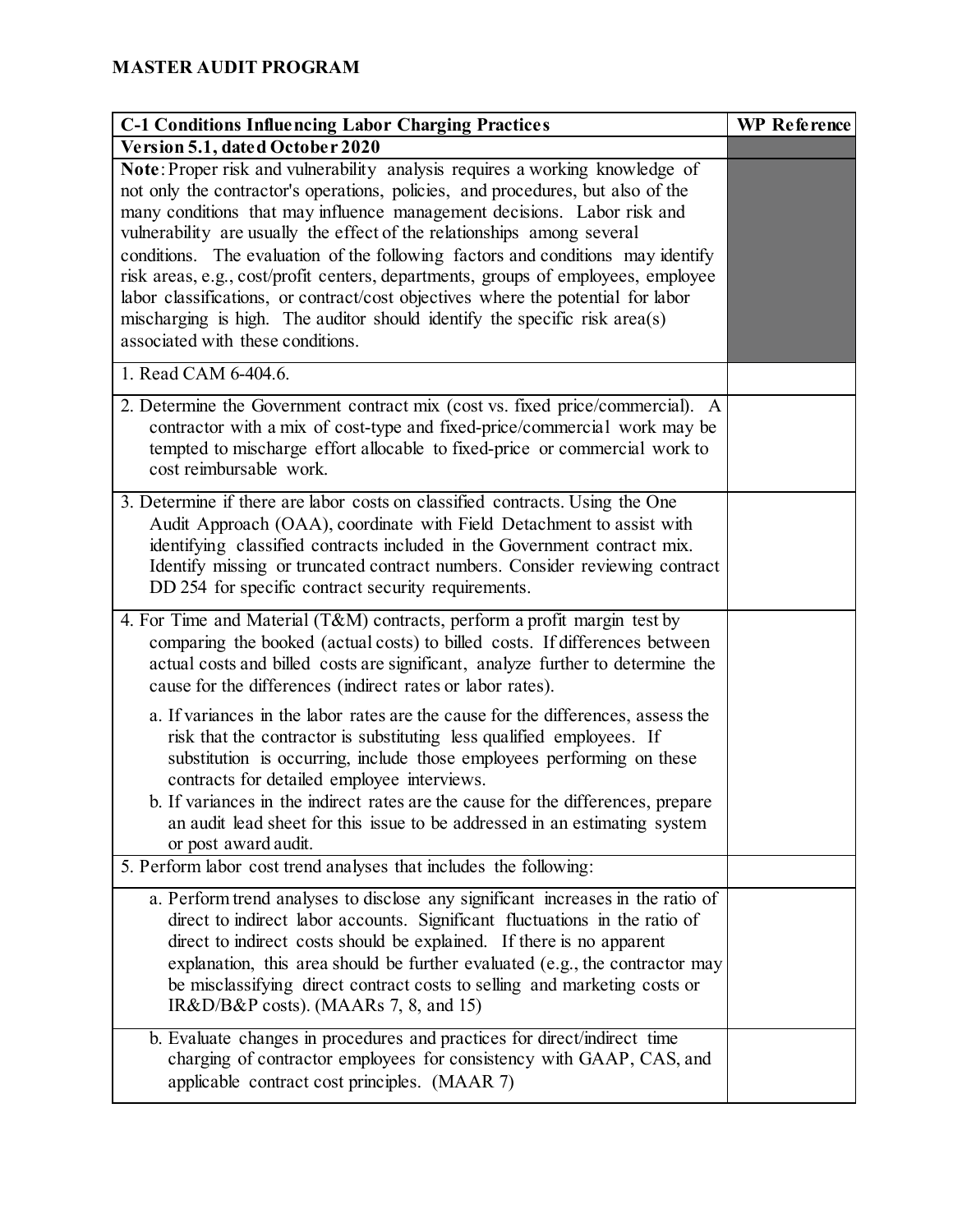| <b>C-1 Conditions Influencing Labor Charging Practices</b>                                                                                                                                                                                                                                                                                                                                                                                                                                                                                                                                                                                                                                                                                                                                           | <b>WP</b> Reference |
|------------------------------------------------------------------------------------------------------------------------------------------------------------------------------------------------------------------------------------------------------------------------------------------------------------------------------------------------------------------------------------------------------------------------------------------------------------------------------------------------------------------------------------------------------------------------------------------------------------------------------------------------------------------------------------------------------------------------------------------------------------------------------------------------------|---------------------|
| c. Perform a comparative analysis of sensitive labor accounts. Significant<br>fluctuations should be explained. Be alert to situations where labor is<br>being excluded from overhead allocation bases or transferred from the<br>allocation base to the indirect cost pool. (MAAR 8)                                                                                                                                                                                                                                                                                                                                                                                                                                                                                                                |                     |
| 6. Analyze the contractor's organizational structure to determine if it permits<br>inconsistent treatment of similar labor costs. Determine whether the<br>treatment of labor costs associated with program management, secretarial and<br>administration, employee training, meetings, and downtime is consistent.                                                                                                                                                                                                                                                                                                                                                                                                                                                                                  |                     |
| 7. Scan adjusting journal entries and labor transfers. (MAAR 10) Determine if<br>there are any unusual labor transfers made via adjusting journal entries and<br>whether adequate rationale and supporting documentation is available. Be<br>alert to situations where labor costs are being transferred without supporting<br>timecards and/or documentation. Seek explanations for any abnormal<br>adjusting entries or corrections.                                                                                                                                                                                                                                                                                                                                                               |                     |
| 8. Request the contractor to provide a listing of all contracts that are currently in<br>an overrun position or projected to be in an overrun position. Labor effort<br>associated with contracts at or near an overrun position is more likely to be<br>mischarged.                                                                                                                                                                                                                                                                                                                                                                                                                                                                                                                                 |                     |
| 9. Request the ACO to identify any contracts considered at or near overrun or<br>otherwise candidates for potential labor mischarging.                                                                                                                                                                                                                                                                                                                                                                                                                                                                                                                                                                                                                                                               |                     |
| 10. Determine if the contractor's management system requires strict adherence<br>to budgetary controls and if managers' bonuses or incentives are determined<br>based on performance against some predetermined budget. Tight budgetary<br>policies may increase the risk of labor mischarging.                                                                                                                                                                                                                                                                                                                                                                                                                                                                                                      |                     |
| 11. Determine if labor is being charged to contracts with available funding<br>rather than to the actual contracts being worked on. This requires the<br>auditor to be alert to this type of situation and to consider factors other than<br>cost in determining the existence or extent of this practice. The contractor<br>may be diverting costs that are over the contract funds or budget to other<br>cost objectives. For example, a contractor may have already reached the<br>contract fund limit before deliveries are to be made and may now be<br>diverting contract costs to other contracts or cost objectives. An analysis of<br>recent deliveries made under this contract may reveal that no labor costs<br>were charged to the contract during the period when deliveries occurred. |                     |
| 12. Evaluate the contractor's labor charging practices for restructuring activities.                                                                                                                                                                                                                                                                                                                                                                                                                                                                                                                                                                                                                                                                                                                 |                     |
| a. Determine if the contractor is properly classifying restructuring activities<br>in accordance with established agreements and DFARS 231.205-70, if<br>applicable.                                                                                                                                                                                                                                                                                                                                                                                                                                                                                                                                                                                                                                 |                     |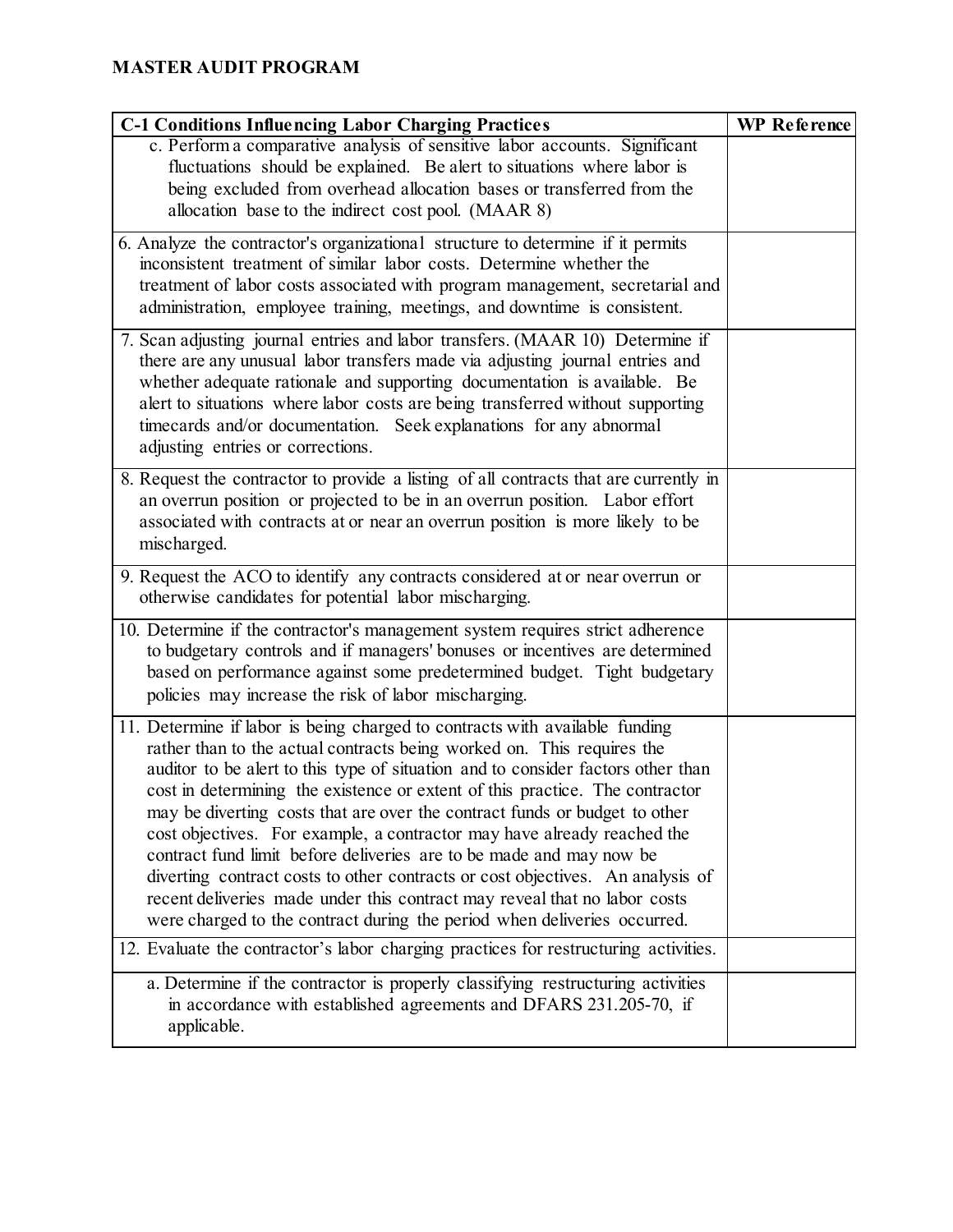| <b>C-1 Conditions Influencing Labor Charging Practices</b>                                                                                                                                                                                                                                                                                                                                                                                                                                                                                      | <b>WP</b> Reference |
|-------------------------------------------------------------------------------------------------------------------------------------------------------------------------------------------------------------------------------------------------------------------------------------------------------------------------------------------------------------------------------------------------------------------------------------------------------------------------------------------------------------------------------------------------|---------------------|
| b. As actual restructuring expenditures near the negotiated restructuring cost<br>ceiling, there is a risk that restructuring costs may be mischarged to other<br>accounts. Determine if the incurred and projected restructuring costs are<br>near or in excess of the negotiated ceiling.                                                                                                                                                                                                                                                     |                     |
| 13. Identify significant contract provisions. (CAM 6-200)                                                                                                                                                                                                                                                                                                                                                                                                                                                                                       |                     |
| a. Evaluate contracts and contract modifications for certain provisions which<br>increase the incentive for labor mischarging. An example of such a<br>provision is one that places ceilings on certain cost elements.                                                                                                                                                                                                                                                                                                                          |                     |
| b. Evaluate T&M and technical services type contracts to determine if they<br>include task order funding ceilings. These ceilings prohibit the contractor<br>from recovering any costs incurred above the ceiling limit.                                                                                                                                                                                                                                                                                                                        |                     |
| c. Determine if any contracts contain "Cost Sharing" clauses which require<br>the contractor to provide goods or services at no cost or reduced costs to<br>the Government.                                                                                                                                                                                                                                                                                                                                                                     |                     |
| 14. Identify Contract Definition (CD) Contracts.                                                                                                                                                                                                                                                                                                                                                                                                                                                                                                |                     |
| a. Read CAM 6-404.6b(8) for the definition of CD contracts.                                                                                                                                                                                                                                                                                                                                                                                                                                                                                     |                     |
| b. Identify all CD contracts. These contracts are high-risk contracts and,<br>therefore, should be evaluated to make sure all allocable effort is being<br>charged.                                                                                                                                                                                                                                                                                                                                                                             |                     |
| 15. Determine if the contractor has related or similar cost-type and fixed-price<br>contracts for the same or similar items. This situation affords the<br>opportunity to mischarge labor between the related or similar contracts.                                                                                                                                                                                                                                                                                                             |                     |
| 16. Determine if the contractor has significant amounts of labor being incurred<br>at offsite locations and determine if an assist audit is required based on the<br>level of risk at the offsite location (risk assessment factors to consider are<br>included in CAM $6-405.3(a)$ ). Floorchecks or labor interviews should be<br>performed at every significant off-site location at least once every three<br>years. If an assist audit request is determined necessary, request assist audits<br>in accordance with CAM 6-805.1. (MAAR 12) |                     |
| 17. Determine if the contractor has an employee work at home (WAH) program<br>and assess the materiality of the costs incurred by employees in the program.<br>$(CAM 6-405.5)$                                                                                                                                                                                                                                                                                                                                                                  |                     |
| 18. Determine if the contractor is charging certain categories of labor directly to<br>Government contracts contrary to the manner in which the costs were<br>reflected in the bid proposal or contrary to the treatment accorded<br>commercial contracts. The treatment of pre-contract and post-contract costs<br>should be evaluated.                                                                                                                                                                                                        |                     |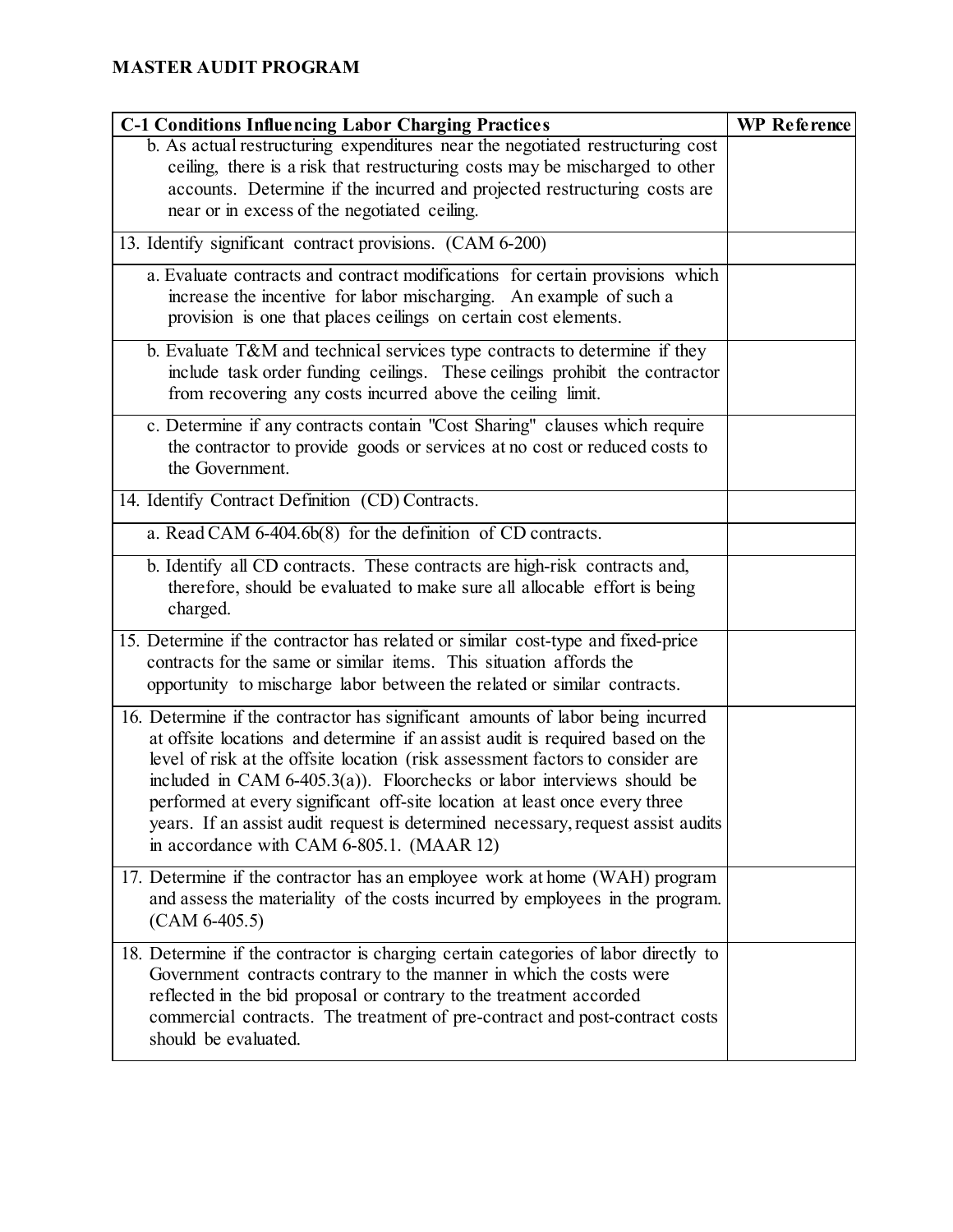| WP Reference |
|--------------|
|              |
|              |
|              |
|              |
|              |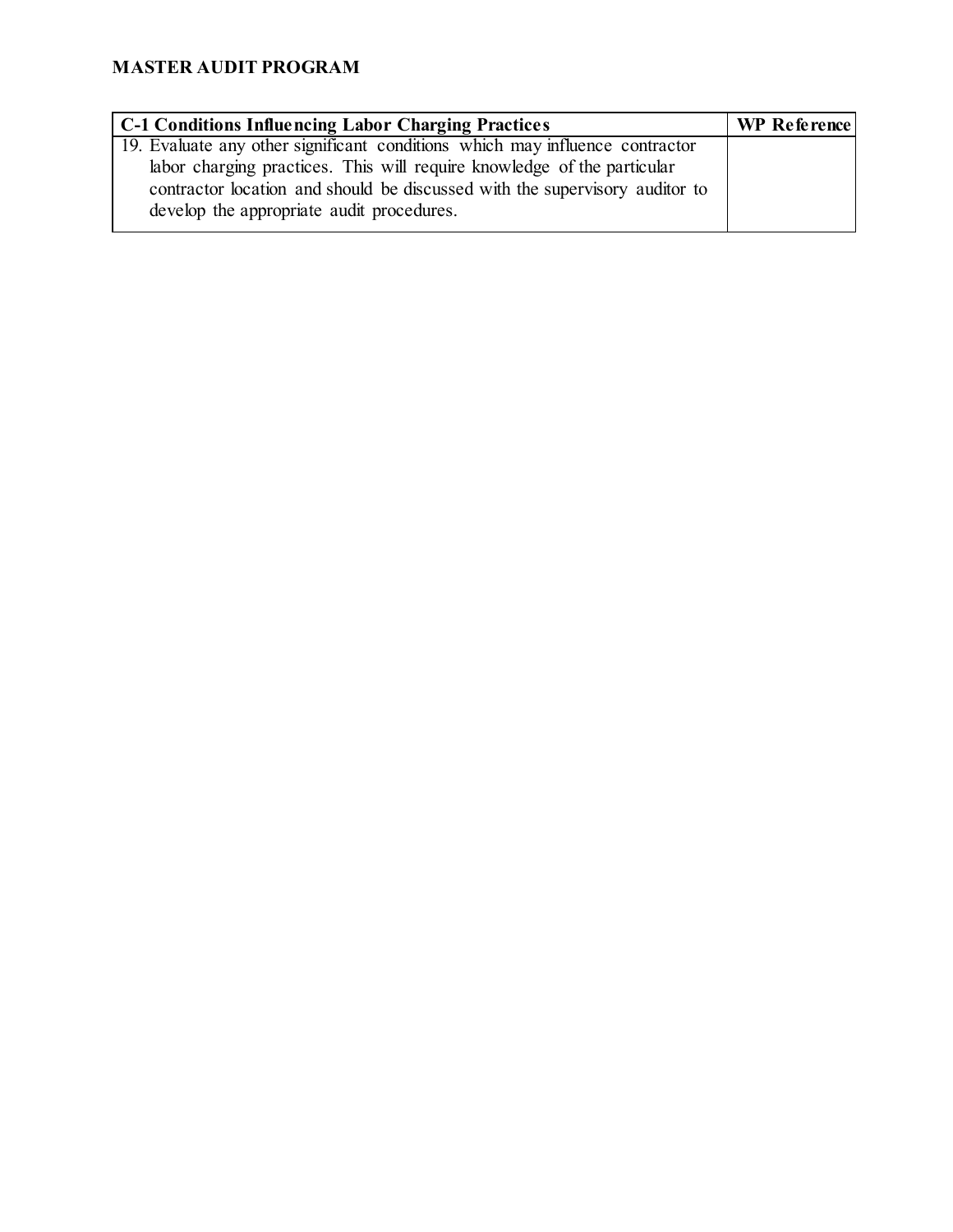| <b>D-1 Determining Additional Effort</b>                                                                                                                                                                                                                                                                     | <b>WP</b> Reference |
|--------------------------------------------------------------------------------------------------------------------------------------------------------------------------------------------------------------------------------------------------------------------------------------------------------------|---------------------|
| Version 5.1, dated October 2020                                                                                                                                                                                                                                                                              |                     |
| 1. Read CAM 6-404.7.                                                                                                                                                                                                                                                                                         |                     |
| 2. Analyze the information gathered in Preliminary Audit Effort (Section B-1)<br>and the Conditions Influencing Labor Charging Practices (Section C-1).<br>Evaluate the information in aggregate as it relates to all other information<br>known about the contractor.                                       |                     |
| 3. Use the results of the analysis to identify potential $area(s)$ where the risk of<br>labor mischarging is high and the Government's vulnerability is significant<br>enough to warrant further evaluation (see CAM $6-404.7b(1)$ ) and (2) for<br>examples of conditions indicating high risk $area(s)$ ). |                     |
| 4. Discuss the results of the analysis with the audit supervisor and adjust the<br>scope of the audit accordingly.                                                                                                                                                                                           |                     |
| 5. If high risk areas warranting further evaluation are identified, perform the<br>steps in the Pre-Interview Analysis (WP E-1).                                                                                                                                                                             |                     |
| 6. If no high risk areas are identified, discuss with the audit supervisor either<br>terminating the evaluation or performing a floorcheck as described in the<br>Floorcheck Procedures (WP G-1).                                                                                                            |                     |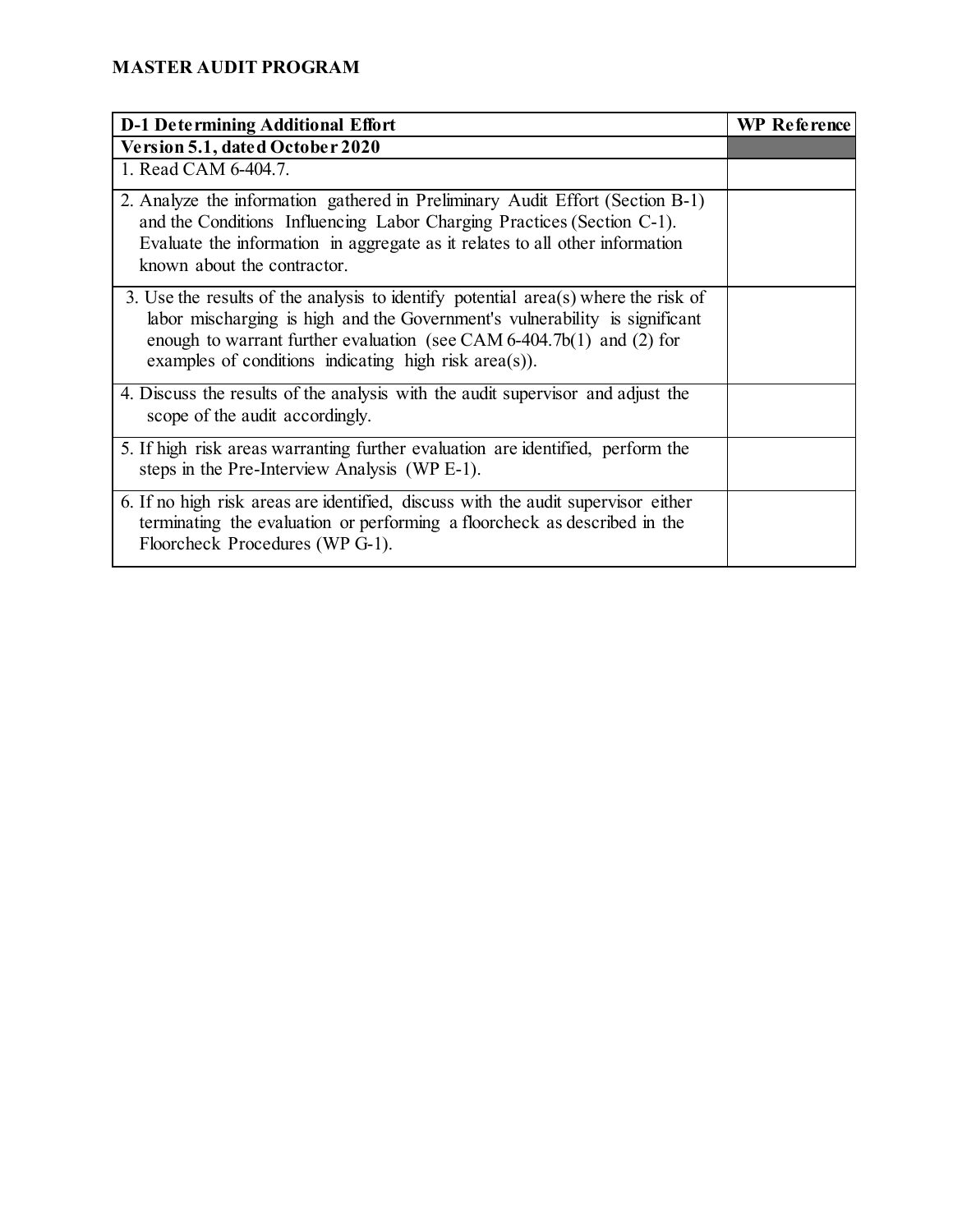| E-1 Pre-Interview Analysis                                                                                                                                                                                                                                                                                                                                                                                                                                               | WP Reference |
|--------------------------------------------------------------------------------------------------------------------------------------------------------------------------------------------------------------------------------------------------------------------------------------------------------------------------------------------------------------------------------------------------------------------------------------------------------------------------|--------------|
| Version 5.1, dated October 2020                                                                                                                                                                                                                                                                                                                                                                                                                                          |              |
| 1. Read CAM 6-404.8.                                                                                                                                                                                                                                                                                                                                                                                                                                                     |              |
| 2. For each high risk area identified, determine the population of related<br>employees.                                                                                                                                                                                                                                                                                                                                                                                 |              |
| a. Evaluate recent labor distribution documents and payroll runs to identify<br>all employees charging labor effort or assigned to the risk area.<br>(Consider using data retrieval software programs.)                                                                                                                                                                                                                                                                  |              |
| b. Prepare a schedule of employees charging a major portion of their time to<br>the risk area.                                                                                                                                                                                                                                                                                                                                                                           |              |
| c. Evaluate other relevant available documentation related to the risk area,<br>e.g., organization charts, travel reports, contract files, work authorizations,<br>material inspection and receiving reports, contract status reports, etc. This<br>evaluation may identify employees who have worked on the contract but<br>have not charged labor effort to it.                                                                                                        |              |
| d. For employees identified in 2.a and c above, schedule labor time charges<br>for an appropriate recent period of time.                                                                                                                                                                                                                                                                                                                                                 |              |
| e. Determine if any significant trends, irregularities, or inconsistencies in<br>charging patterns exist. Make note of these employees.                                                                                                                                                                                                                                                                                                                                  |              |
| f. For employees identified in 2.e, inspect timecards, electronic labor input<br>reports, or other labor entry source documents starting with the most<br>current time period. Analyze each labor input media (e.g. timecard) for<br>consistent time splitting, changes in charging patterns, corrections,<br>alterations, whiteouts, or indications that someone other than the employee<br>is completing the timecard or electronically inputting the employee's time. |              |
| g. For employees identified in 2.f above, evaluate travel reports and compare<br>travel expense reports to labor distribution charges. Note any<br>irregularities or inconsistencies.                                                                                                                                                                                                                                                                                    |              |
| h. For employees performing on T&M contracts identified in C-1, Step 3,<br>compare employee qualifications from personnel records to those required<br>by the contract.                                                                                                                                                                                                                                                                                                  |              |
| i. Understand the nature of the work of each contract/cost objective charged<br>by these employees during the test period, the time spent on each job, and<br>other relevant information.                                                                                                                                                                                                                                                                                |              |
| 3. Select employees for interviews based on the results of the evaluation<br>performed in 2 above. Select those employees whose time charges and other<br>documentation indicate a high probability of mischarging.                                                                                                                                                                                                                                                      |              |
| 4. If no employees in the high risk area appear to have questionable time<br>charges, discuss terminating the audit of the risk area with the audit<br>supervisor.                                                                                                                                                                                                                                                                                                       |              |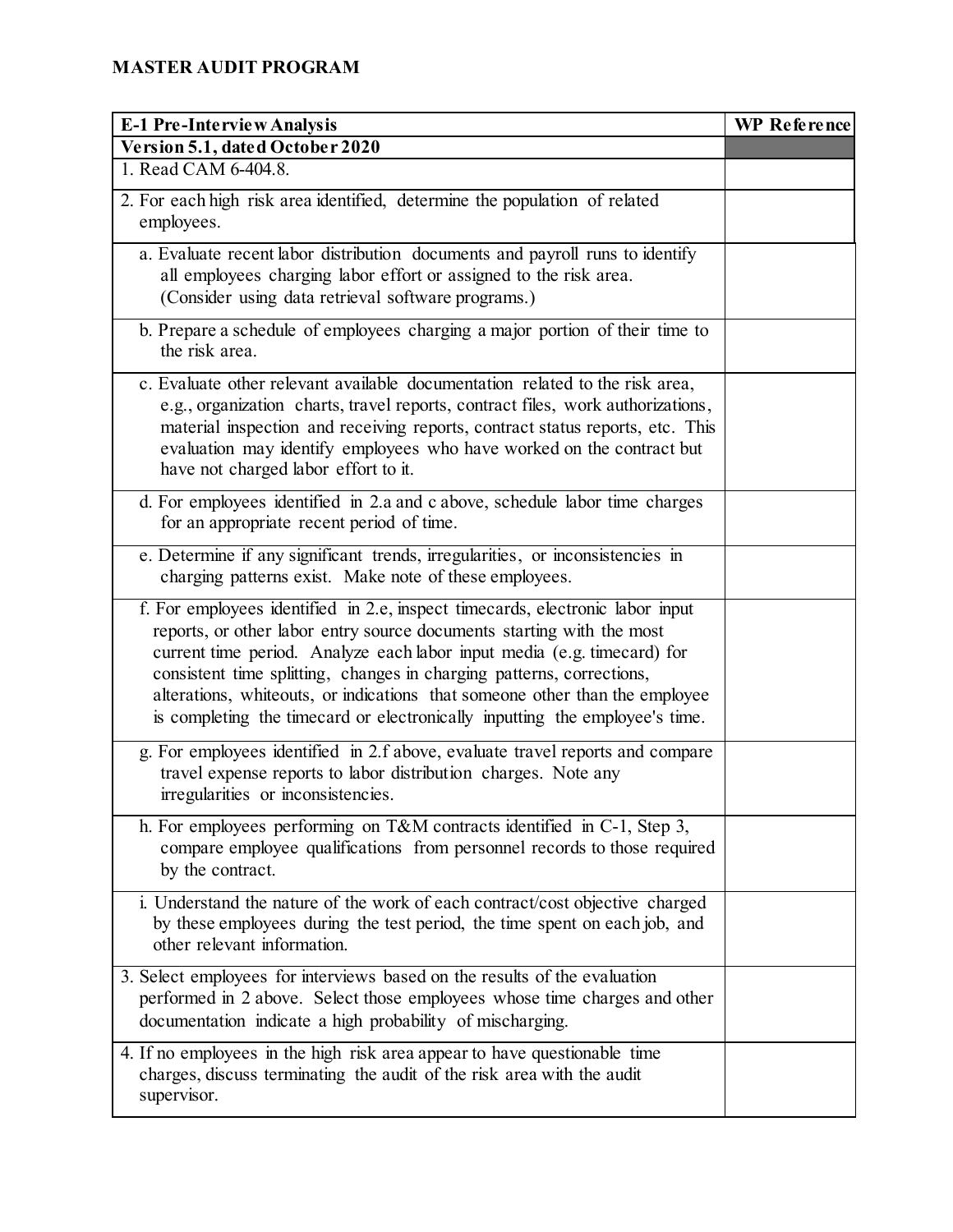| E-1 Pre-Interview Analysis                                                                                                                                                                                                                                             | WP Reference |
|------------------------------------------------------------------------------------------------------------------------------------------------------------------------------------------------------------------------------------------------------------------------|--------------|
| 5. For those employees selected for interviews, prepare working papers to                                                                                                                                                                                              |              |
| document the interview. Working papers should include the employee name                                                                                                                                                                                                |              |
| and ID number, date of the interview, the attendees, the reason for employee                                                                                                                                                                                           |              |
| selection, interview summary, audit conclusion, and any followup audit work                                                                                                                                                                                            |              |
| necessary.                                                                                                                                                                                                                                                             |              |
| 6. Formulate the questions to be asked during each interview. The questions                                                                                                                                                                                            |              |
| should be factual in nature, tailored to each employee interviewed, and                                                                                                                                                                                                |              |
| designed to confirm or dismiss the suspected mischarge. Avoid questions                                                                                                                                                                                                |              |
| which solicit the employee's opinion. Each employee to be interviewed                                                                                                                                                                                                  |              |
| requires the formulation of specific tailored questions. However, general                                                                                                                                                                                              |              |
| information should be solicited from each employee, such as:                                                                                                                                                                                                           |              |
| a. employee name and ID number                                                                                                                                                                                                                                         |              |
| b. current job title, position description                                                                                                                                                                                                                             |              |
| c. current projects and period of performance                                                                                                                                                                                                                          |              |
| d. description of work performed during the period under evaluation                                                                                                                                                                                                    |              |
| e. percentage of time spent on each project                                                                                                                                                                                                                            |              |
| f. charge numbers/accounts used to record time spent on each project                                                                                                                                                                                                   |              |
| g. employee's timekeeping procedures, including any informal records used<br>to record time and identify projects                                                                                                                                                      |              |
| h. if applicable, the employee's supervisory responsibilities and related<br>procedures including assigning and reviewing the work of subordinates;<br>reviewing, changing, and approving time charges; controlling project<br>costs/budgets; approving overtime; etc. |              |
| 7. Discuss the questions to be asked of each employee with the audit supervisor.                                                                                                                                                                                       |              |
|                                                                                                                                                                                                                                                                        |              |
| 8. Obtain a plant layout and note the selected employees' locations. If any                                                                                                                                                                                            |              |
| employees are located in secure locations such as a Sensitive Compartmented                                                                                                                                                                                            |              |
| Information Facility (SCIF) or Special Access Program Facility (SAP-F),                                                                                                                                                                                                |              |
| coordinate with the cognizant Field Detachment office.                                                                                                                                                                                                                 |              |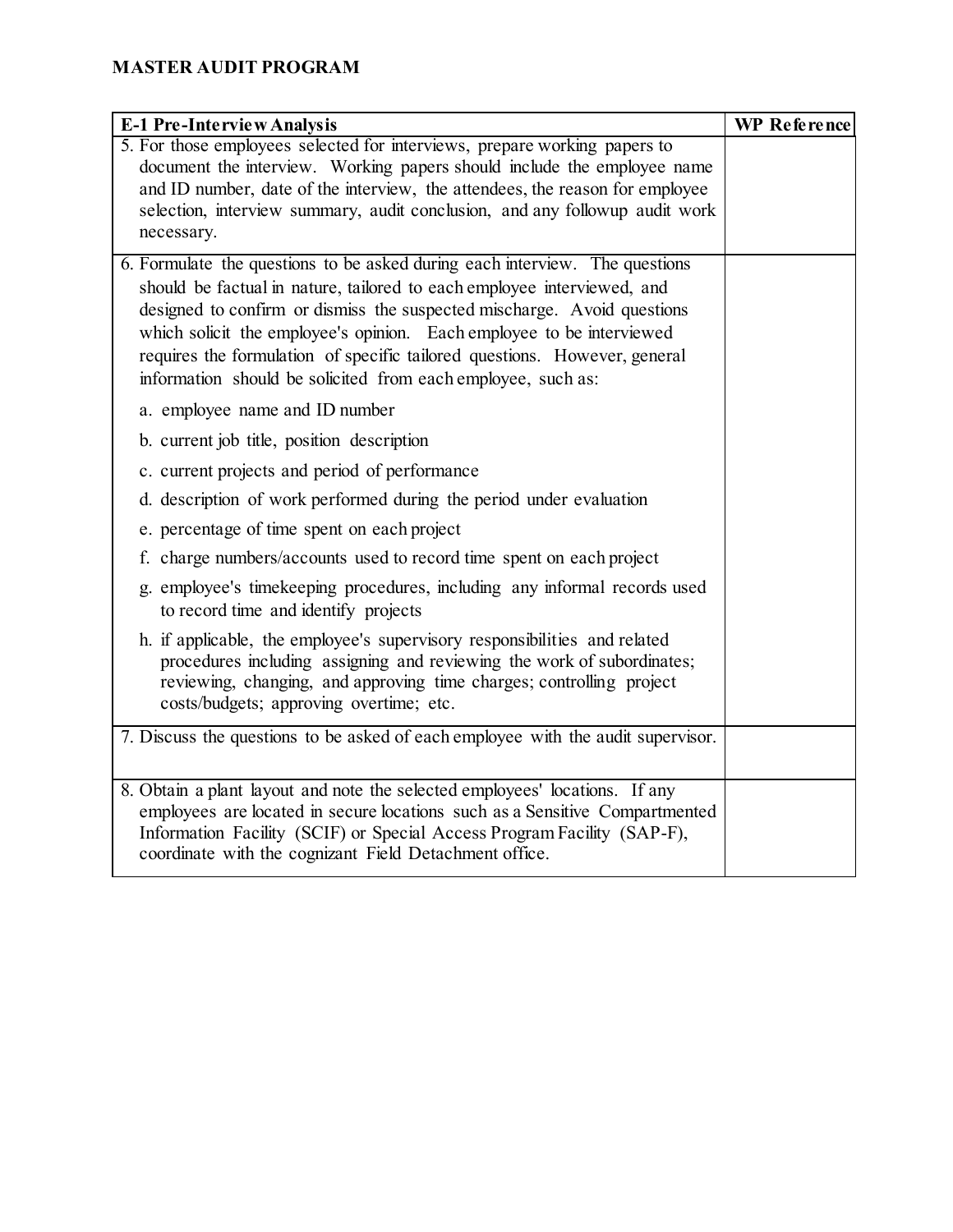| <b>F-1 Conducting Detailed Employee Interviews</b>                                                                                                                                                                                                                                                                                                                                                                                                              | WP Reference |
|-----------------------------------------------------------------------------------------------------------------------------------------------------------------------------------------------------------------------------------------------------------------------------------------------------------------------------------------------------------------------------------------------------------------------------------------------------------------|--------------|
| Version 5.1, dated October 2020                                                                                                                                                                                                                                                                                                                                                                                                                                 |              |
| 1. Read CAM 6-404.9.                                                                                                                                                                                                                                                                                                                                                                                                                                            |              |
| 2. Brief the other member(s) of the audit interview team on the purpose of each<br>interview and the questions to be asked.                                                                                                                                                                                                                                                                                                                                     |              |
| 3. Conduct the interview at the employee's work location. If during the<br>interviews a selected employee is found to be located in a secure or restricted<br>area/facility, such as a Sensitive Compartmented Information Facility (SCIF)<br>or Special Access Program Facility (SAP-F), the employee should not be<br>removed from the secure location to perform the interview. Request<br>floorcheck assistance from the cognizant Field Detachment office. |              |
| 4. Ask the general and specific questions formulated for each employee to<br>confirm or dismiss any suspected labor mischarging and to establish<br>compliance with timekeeping controls.                                                                                                                                                                                                                                                                       |              |
| 5. Record the employee's complete responses and note any inconsistent<br>comments or reactions. Ask appropriate follow-up questions to help clarify<br>responses.                                                                                                                                                                                                                                                                                               |              |
| 6. Obtain any available documentation to substantiate the employee's labor<br>efforts on each project.                                                                                                                                                                                                                                                                                                                                                          |              |
| 7. At the completion of the interviews, verify the work products observed in<br>step 6 above by tracing them to contract requirements or have the contractor<br>provide a description of how the interviewed employee's work corresponds<br>to contract requirements.                                                                                                                                                                                           |              |
| 8. If the interview provides indications that other persons within the department<br>or work area may be involved in mischarging their time in a manner similar<br>to the employee currently being interviewed, conduct additional interviews<br>before leaving the department/work area.                                                                                                                                                                       |              |
| 9. If appropriate, question management, accounting, or other personnel to<br>further clarify or confirm the employee's statements.                                                                                                                                                                                                                                                                                                                              |              |
| 10. Complete employee interview working papers immediately after completing<br>the interviews.                                                                                                                                                                                                                                                                                                                                                                  |              |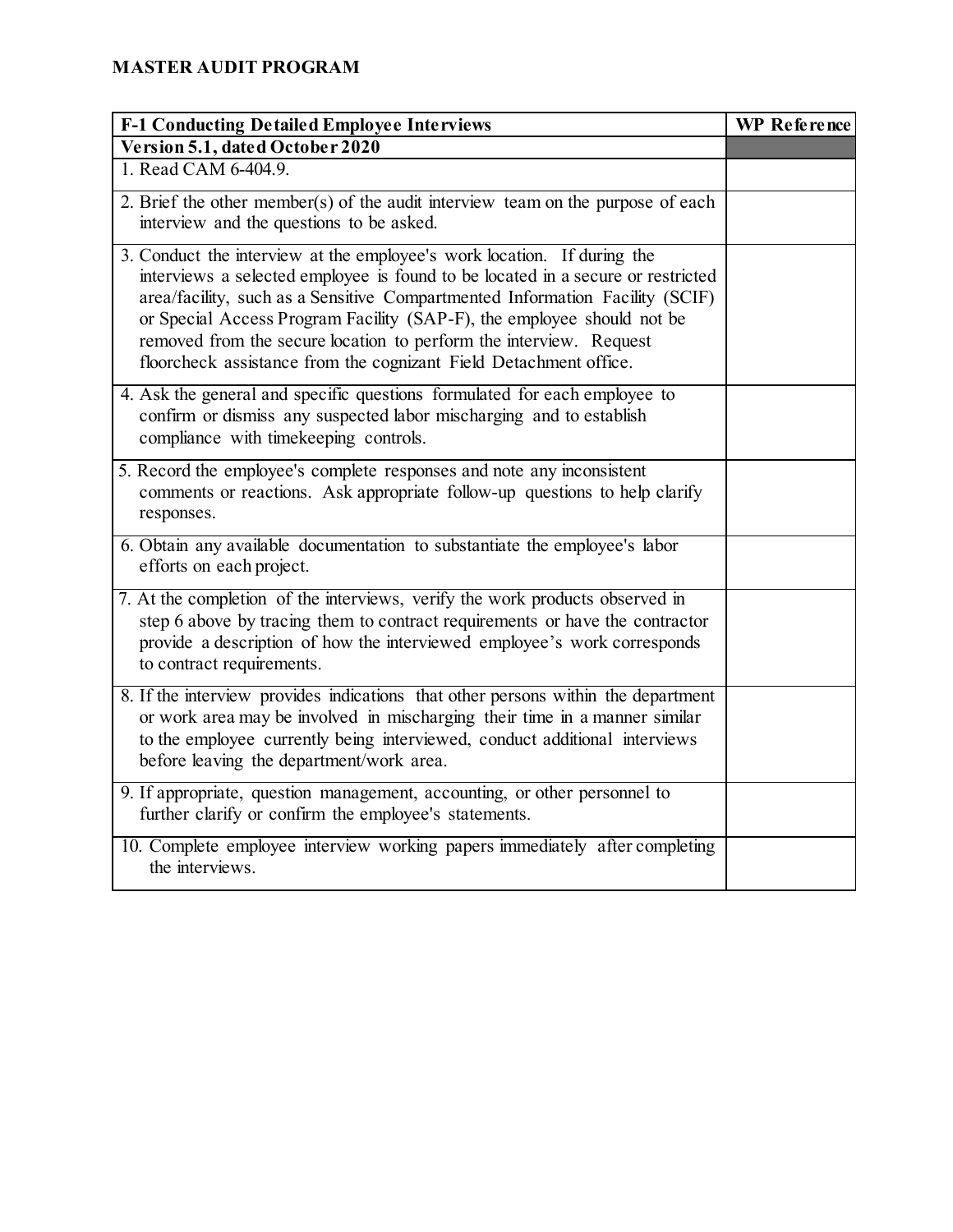| <b>G-1 Floorcheck Procedures</b>                                                                                                                                                                                                                                                                                                                                                    | <b>WP</b> Reference |
|-------------------------------------------------------------------------------------------------------------------------------------------------------------------------------------------------------------------------------------------------------------------------------------------------------------------------------------------------------------------------------------|---------------------|
| Version 5.1, dated October 2020                                                                                                                                                                                                                                                                                                                                                     |                     |
| Note: Observations of work areas (floorchecks) are appropriate when there is<br>limited Government risk or vulnerability. In addition, performing floorchecks<br>will help satisfy the mandatory annual audit requirement relating to labor<br>floorchecks (MAAR 6). If conditions indicating a high probability of<br>mischarging exists, employee interviews should be performed. |                     |
| 1. Read CAM 6-405.                                                                                                                                                                                                                                                                                                                                                                  |                     |
| 2. Obtain a control list or roster of employees assigned to the department or<br>area to be checked.                                                                                                                                                                                                                                                                                |                     |
| 3. Depending on audit circumstances and objectives, randomly or judgmentally<br>select employees to be floorchecked. If a random selection is planned, use<br>the procedures described in the Attribute Sampling Guidebook located on the<br>DCAA intranet.                                                                                                                         |                     |
| 4. Obtain a plant layout and note the selected employees' locations. If any<br>employees are located in secure locations such as a Sensitive Compartmented<br>Information Facility (SCIF) or Special Access Program Facility (SAP-F),<br>coordinate with the cognizant Field Detachment office.                                                                                     |                     |
| 5. Gather appropriate background data on the selected employees such as ID<br>number, job classification, and nature of work usually performed by the<br>employee and his/her department or cost center prior to conducting the<br>floorcheck.                                                                                                                                      |                     |
| 6. Prepare worksheets to use during the floorchecks to help guide the<br>questioning and facilitate the recording of the employee's responses. (See<br>Floorcheck Questionnaire For Electronic Timekeeping System "Other Audit<br>Guidance.")                                                                                                                                       |                     |
| 7. If not already done, request the contractor to designate a representative to<br>accompany each audit team during the floorcheck.                                                                                                                                                                                                                                                 |                     |
| 8. Request representatives of the contracting officer to accompany the audit<br>team(s) during the floorcheck.                                                                                                                                                                                                                                                                      |                     |
| 9. Brief all audit team members on the overall audit objectives and necessary<br>background information.                                                                                                                                                                                                                                                                            |                     |
| 10. Floorcheck the employees selected.                                                                                                                                                                                                                                                                                                                                              |                     |
| 11. If during the interviews a selected employee is found to be located in a<br>secure or restricted area/facility (SCIF or SAP-F) the employee should not<br>be removed from the secure location to perform the interview. Request<br>floorcheck assistance from the cognizant Field Detachment office.                                                                            |                     |
| 12. Identify each selected employee by verifying the employee's ID number and<br>name to the control list or roster.                                                                                                                                                                                                                                                                |                     |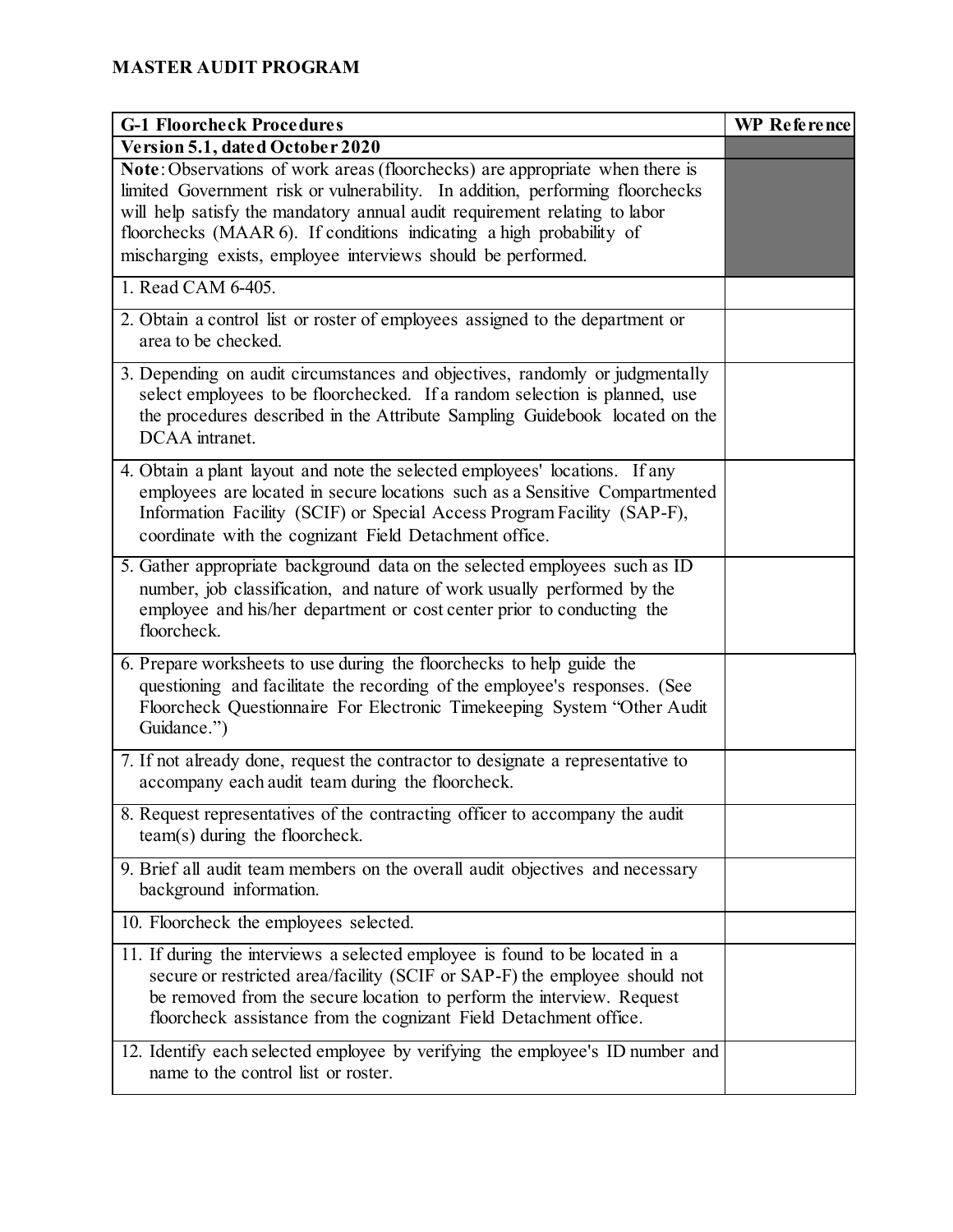| <b>G-1 Floorcheck Procedures</b>                                                                                                                                                                                                                                                                                                                                                                                                                                                                                                                                                                                                                                                                                                                                                                                                                                                                                                                                                                | <b>WP</b> Reference |
|-------------------------------------------------------------------------------------------------------------------------------------------------------------------------------------------------------------------------------------------------------------------------------------------------------------------------------------------------------------------------------------------------------------------------------------------------------------------------------------------------------------------------------------------------------------------------------------------------------------------------------------------------------------------------------------------------------------------------------------------------------------------------------------------------------------------------------------------------------------------------------------------------------------------------------------------------------------------------------------------------|---------------------|
| 13. Discuss the nature of the work being performed and observe the actual work<br>performance to determine whether the employee is performing in the proper<br>direct or indirect labor capacity and whether the time is being charged<br>correctly. If the work is technical in nature, see Section B-1, Preliminary<br>Step 6.                                                                                                                                                                                                                                                                                                                                                                                                                                                                                                                                                                                                                                                                |                     |
| 14. Discuss the employee's timekeeping procedures to determine compliance<br>with internal controls.                                                                                                                                                                                                                                                                                                                                                                                                                                                                                                                                                                                                                                                                                                                                                                                                                                                                                            |                     |
| 15. Compare employee responses with previous data gathered. If inconsistent,<br>ask appropriate follow-up questions.                                                                                                                                                                                                                                                                                                                                                                                                                                                                                                                                                                                                                                                                                                                                                                                                                                                                            |                     |
| 16. For selected employees not available for the interview, attempt to perform a<br>follow-up interview. If a follow-up interview is not practical, perform<br>additional audit steps to verify employee existence. These steps may<br>include: an observation of the employee's work area, an evaluation of the<br>employee's personnel/security files, and/or a follow-up telephone<br>interview.                                                                                                                                                                                                                                                                                                                                                                                                                                                                                                                                                                                             |                     |
| 17. When an employee selected to be floorchecked is not present at the normal<br>work-site due to a work at home (WAH) program, the employee's<br>supervisor should be interviewed. Discussions with the supervisor should<br>concentrate on obtaining evidence of the employee's work and documented<br>evidence of supervisory control over the employee's WAH schedule. The<br>auditor should also communicate with the employee by telephone to<br>determine if the employee has knowledge of WAH procedures, and discuss<br>the specific type of work being performed along with the related labor<br>charge numbers. If the employee has a regularly scheduled meeting with<br>the supervisor in the near future, any questionable procedures or practices<br>identified by these steps can be discussed and verified with the supervisor<br>and employee at that time. In addition, the individual's employment should<br>be verified to the payroll/personnel records. See CAM 6-405.5. |                     |
| 18. Obtain prompt explanations concerning all questionable procedures<br>observed. This may require discussions with employee supervisors,<br>contractor management, accounting, and other appropriate personnel.                                                                                                                                                                                                                                                                                                                                                                                                                                                                                                                                                                                                                                                                                                                                                                               |                     |
| 19. Reconcile the observations regarding the employees' labor charges with<br>subsequent payroll and/or labor distribution records and follow-up on any<br>discrepancies. For assist audits conducted at off-site locations, the auditors<br>at the primary location are responsible for reconciling the time charges<br>collected at the time of the employees' floorchecks to the labor distribution<br>records when the official books and records are maintained at the primary<br>location.                                                                                                                                                                                                                                                                                                                                                                                                                                                                                                |                     |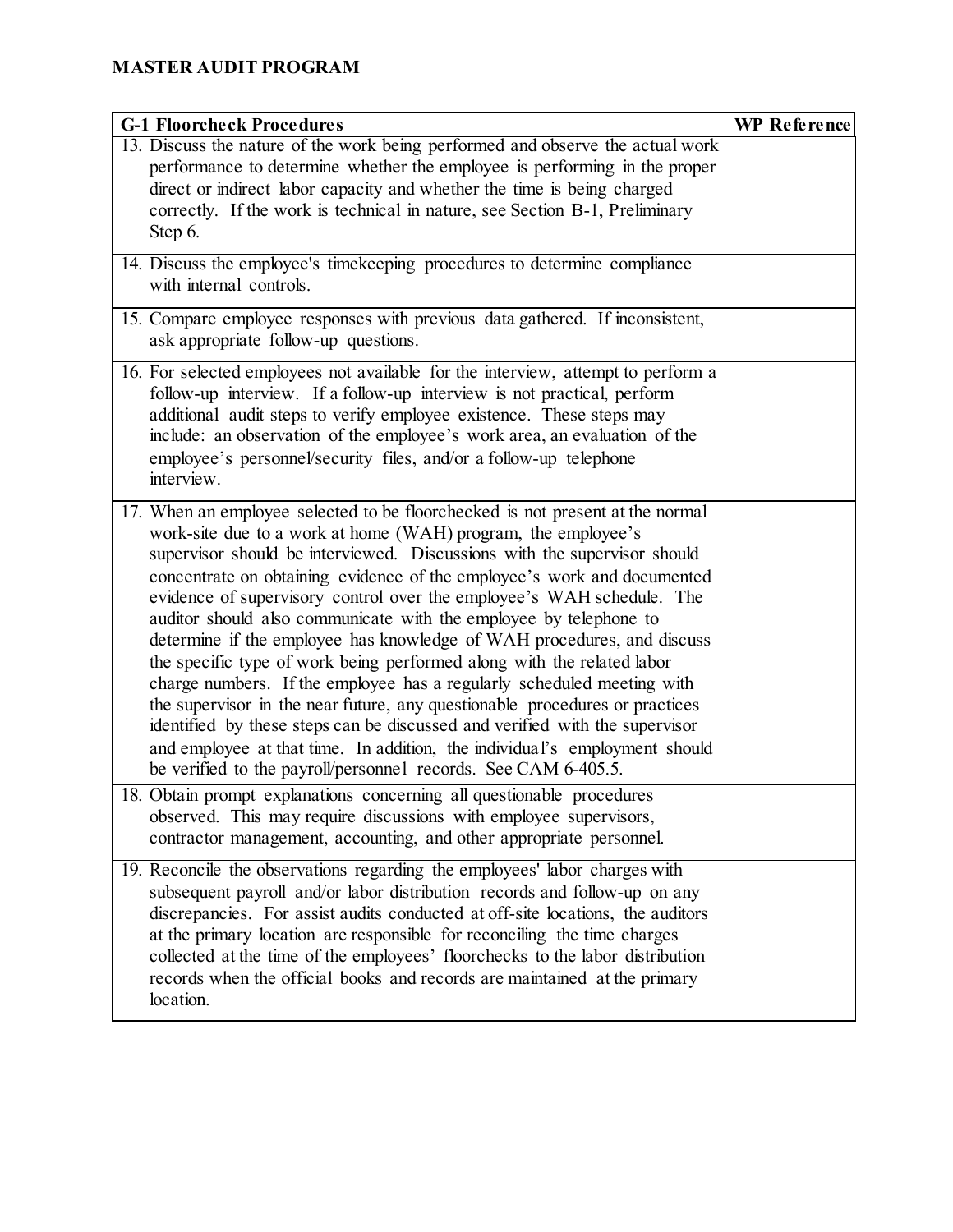| <b>G-1 Floorcheck Procedures</b>                                                       | WP Reference |
|----------------------------------------------------------------------------------------|--------------|
| $\overline{20}$ . At the completion of the interviews for direct employees, verify the |              |
| observations and contract charges observed in step 13 above by tracing                 |              |
| them to contract requirements or have the contractor provide a description             |              |
| of how the interviewed employee's work corresponds to contract                         |              |
| requirements.                                                                          |              |
|                                                                                        |              |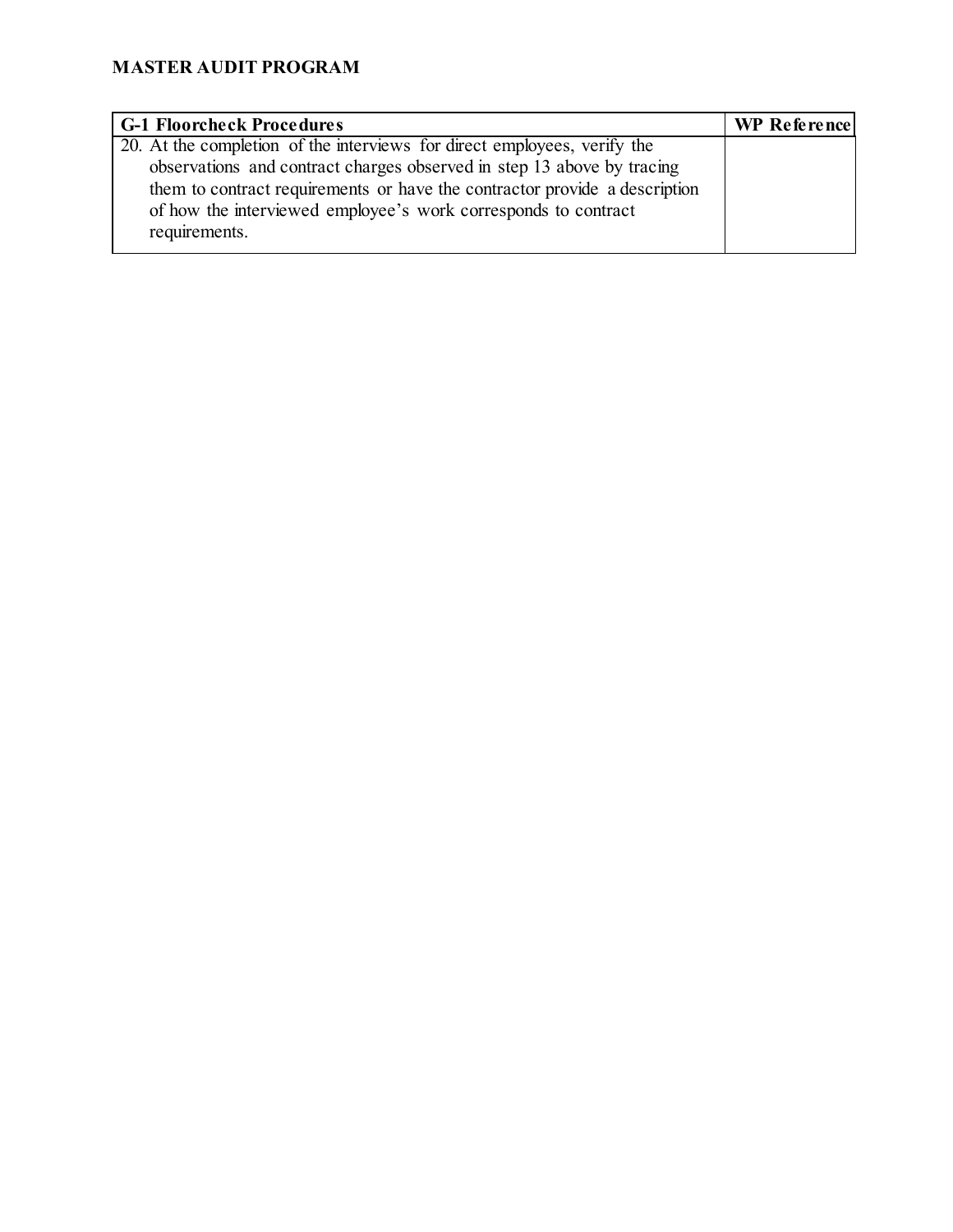| <b>H-1 Development of Findings</b>                                                                                                                                                                           | <b>WP</b> Reference |
|--------------------------------------------------------------------------------------------------------------------------------------------------------------------------------------------------------------|---------------------|
| Version 5.1, dated October 2020                                                                                                                                                                              |                     |
| 1. Read CAM 6-404.10.                                                                                                                                                                                        |                     |
| 2. Analyze data gathered during the interviews or floorchecks with all<br>information previously gathered to either confirm the employee labor<br>mischarge or establish the propriety of the labor charges. |                     |
| 3. Discuss audit results and all confirmed labor mischarges with the audit<br>supervisor.                                                                                                                    |                     |
| 4. Determine if the labor mischarges represent isolated instances or indicate<br>more widespread conditions. This may require the performance of additional<br>employee interviews or floorchecks.           |                     |
| 5. Determine if more audit effort is needed to fully support the audit<br>conclusions.                                                                                                                       |                     |
| 6. Determine any costs questioned related to labor mischarges. Costs<br>questioned should be specifically identified to each risk area.                                                                      |                     |
| 7. If conditions which may indicate fraudulent or other suspected irregular<br>activities are disclosed, promptly report these as described in CAM 4702.4.                                                   |                     |
| 8. Incorporate any assist audits (CAM 6-805), and follow-up on any outstanding<br>assist audits.                                                                                                             |                     |